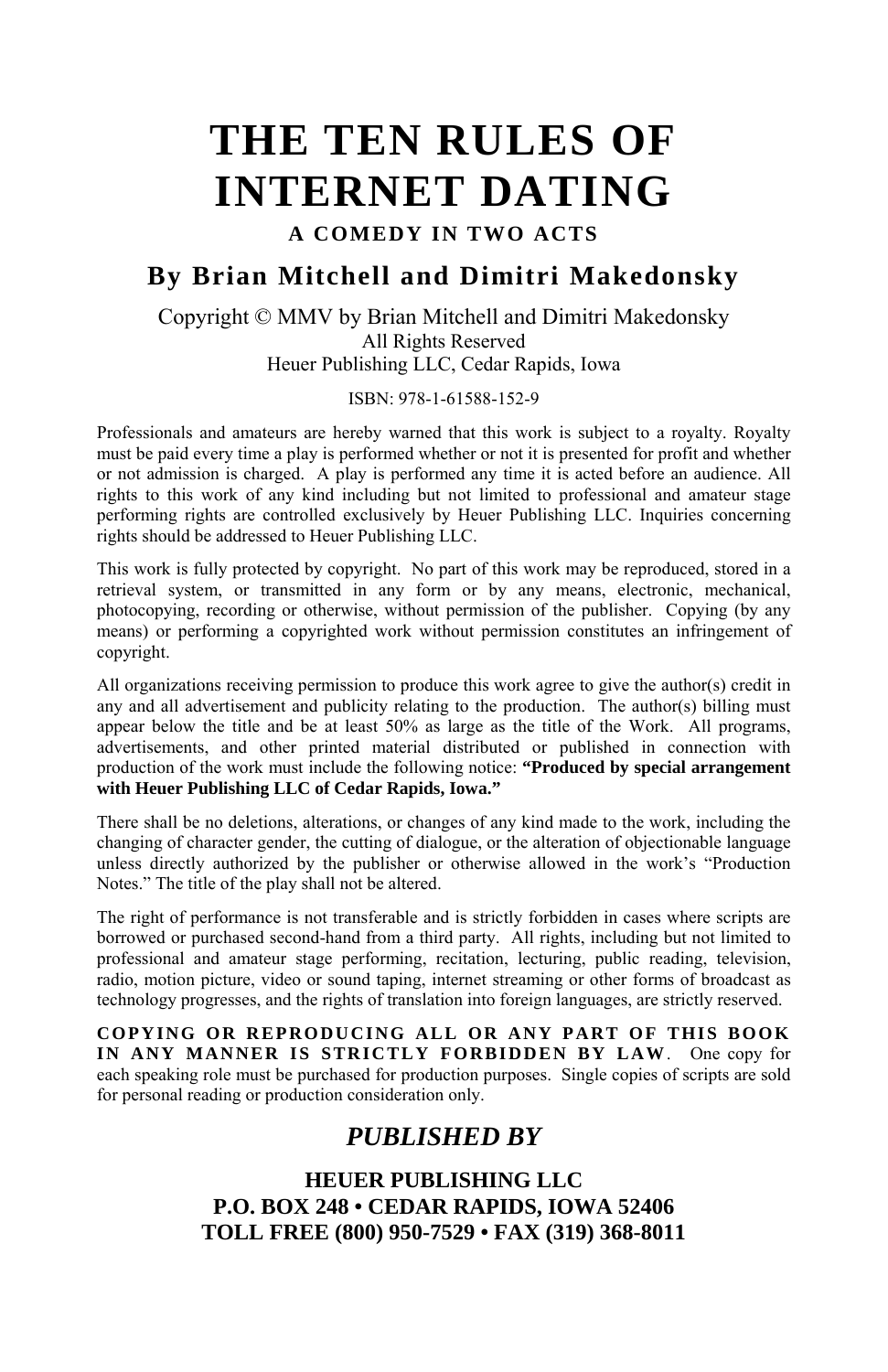## **THE TEN RULES OF INTERNET DATING By Brian Mitchell and Dimitri Makedonsky**

**SYNOPSIS:** When Matt's wife leaves him for the local toilet-puck salesman, he is forced to move in with his younger brother, Joe. Joe quickly decides that what Matt really needs is a lesson on "the ten rules of internet dating." What follows is a rollicking tale of misbegotten dates and Pakistani cuisine.

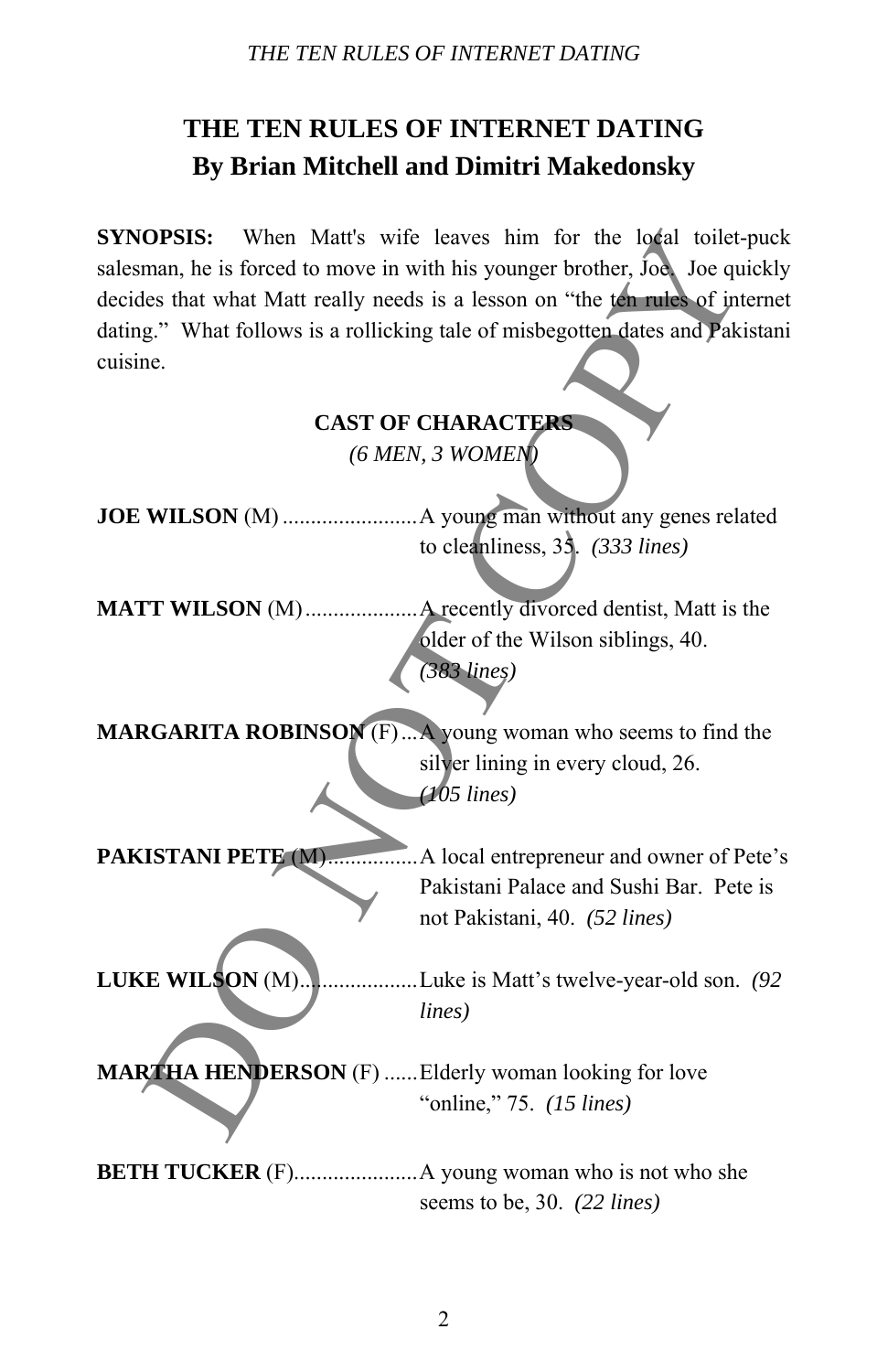#### *BY BRIAN MITCHELL AND DIMITRI MAKEDONSKY*

**TONY** (M)......................................Beth's jealous husband and part-time professional wrestler, 30. *(14 lines)* 

**MISTER GREEN** (M) ..................A fifty-year old, chubby, balding landlord. *(16 lines)*  andlord. (16 lines)<br>
SETTING<br>
SETTING<br>
E: Present day.<br>
SYNOPSIS OF SOENES<br>
ONE<br>
e 1: An evening in September.<br>
TWO<br>
e 1: The following afternoon<br>
e 3: Two weeks later.<br>
4: The following afternoon<br>
4: The following July

#### **SETTING**

The entirety of the play takes place in the small apartment of Joe Wilson.

**TIME:** Present day.

## **SYNOPSIS OF SCENES**

#### **ACT ONE**

**Scene 1:** An evening in September.

**Scene 2:** Two weeks later.

#### **ACT TWO**

#### **Scene 1:** The following afternoon.

- **Scene 2:** An evening in October.
- **Scene 3:** Two weeks later.
- **Scene 4:** The following July.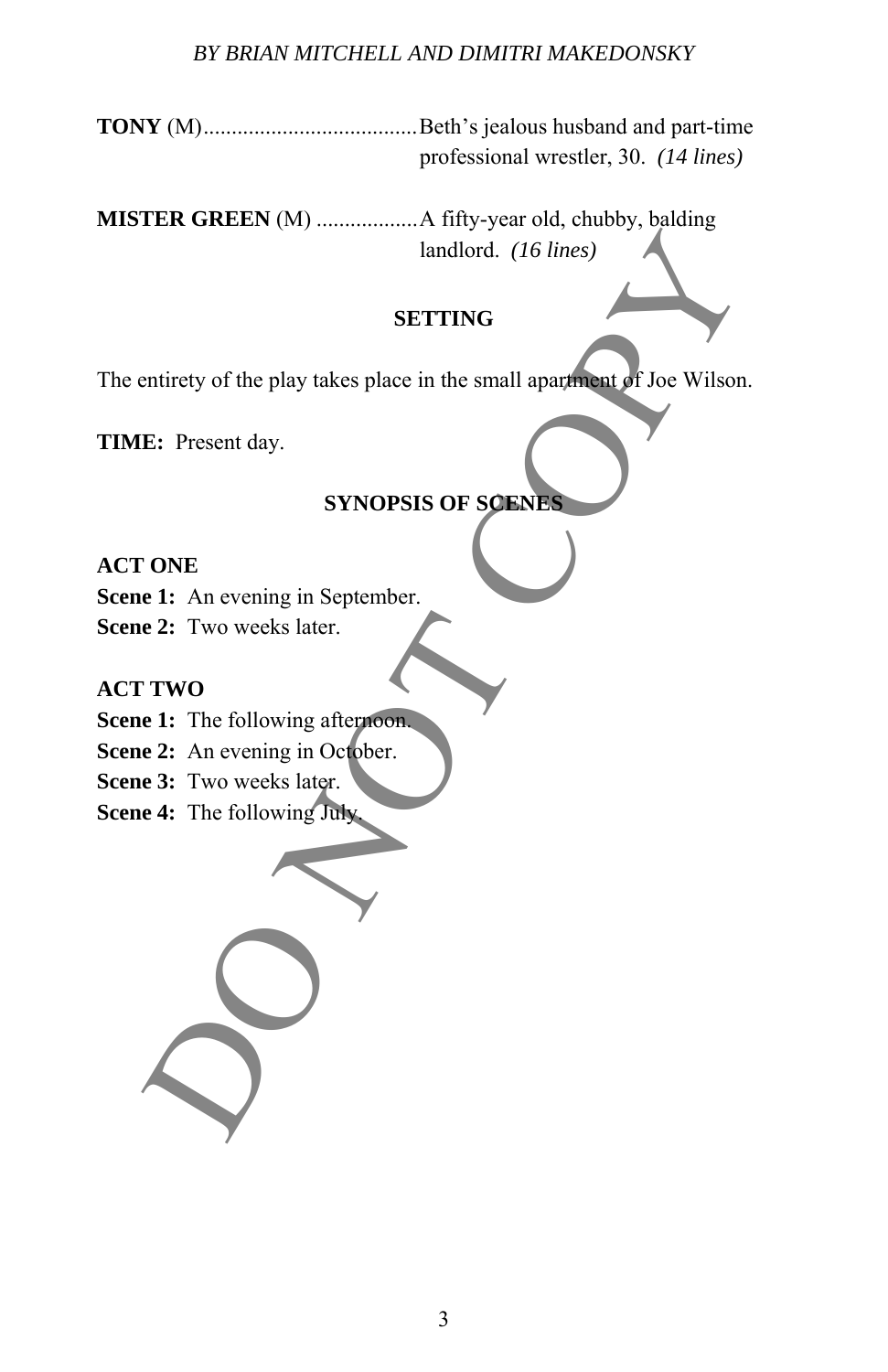#### **ACT ONE, SCENE 1**

#### *AT RISE:*

*Action begins in the small apartment of JOE WILSON. The place is a mess, clothes are scattered about, pizza boxes, soda cans, empty bags of chips, and the like. JOE is lying amidst the clutter. He is dressed in gym shorts and an old t-shirt, watching television. His cell phone rings. He answers it.* 

**JOE:** This is Joe. . . *(JOE quickly rises and brings a large flowchart from behind his*  desk.) I'm supposed to be on a date with you tonight? . . Gee, I'm really sorry, I had something come up suddenly. . . . What? . . . Is this Kar – er, Su – uh, Em -Who, who is this? . . . Oh, Margarita! Stop calling and pretending to be a date! I swear you're going to give me a heart attack! . . . No, no date tonight. My brother's supposed to be here pretty soon. . . . Yeah, he just got divorced. His wife left him, I guess. . . . Well, sure, I feel bad for him. I mean it's not his fault he's a complete geek. I tried to tell him that girls like bad boys, but he wouldn't listen. ... Yeah, I'll call you later. Bye. caltered about, pizza boxes, soda cans, empty bags of chips, and the like<br>or anomic tell the culter. He is dressed in gym shorts and an old Nshirt, wat<br>sion. His cell phone rings. He answers it.<br>This is Joe... (*IOE quick* 

*The doorbell rings. JOE rises and opens the front door, revealing his older brother, MATT, who carries a small suitcase.*

**JOE:** So, you finally made it. Come on in, Matt.

- **MATT:** Yeah. You know, your place is hard to find in the dark, Joe. Don't they have streetlights in this neighborhood?
- JOE: I think they were shot out last spring. Well, come on in. I guess if you're gonna live here, we might just as well get you settled. You need help carrying your things in?
- **MATT:** Sure. Could you grab those golf clubs in the hall?
- **JOE:** Sure. *(JOE exits into the hallway, returning with a golf bag half full of clubs.)*  The rest of your stuff down in the pick-up?
- **MATT:** No. Natalie got the pick-up in the divorce settlement.
- **JOE:** Did you have to rent a moving van?
- **MATT:** No.
- **JOE:** How did you get here, then?
- **MATT:** I took the bus. It wasn't as bad as I thought it would be. Sure, the guy next to me hadn't bathed in the past year, and some drunk old lady hit on me. But I was really kinda lucky. She puked on the guy in front of me. And I didn't get mugged, so I guess that's a victory, right?

**JOE:** A pathetic victory, maybe . . . How'd you get all your stuff up here?

**MATT:** Your super helped me out. He's a patient of mine.

**JOE:** My super doesn't help anybody out! Wait. Old man Green is your patient? I guess that explains it.

**MATT:** What do you mean?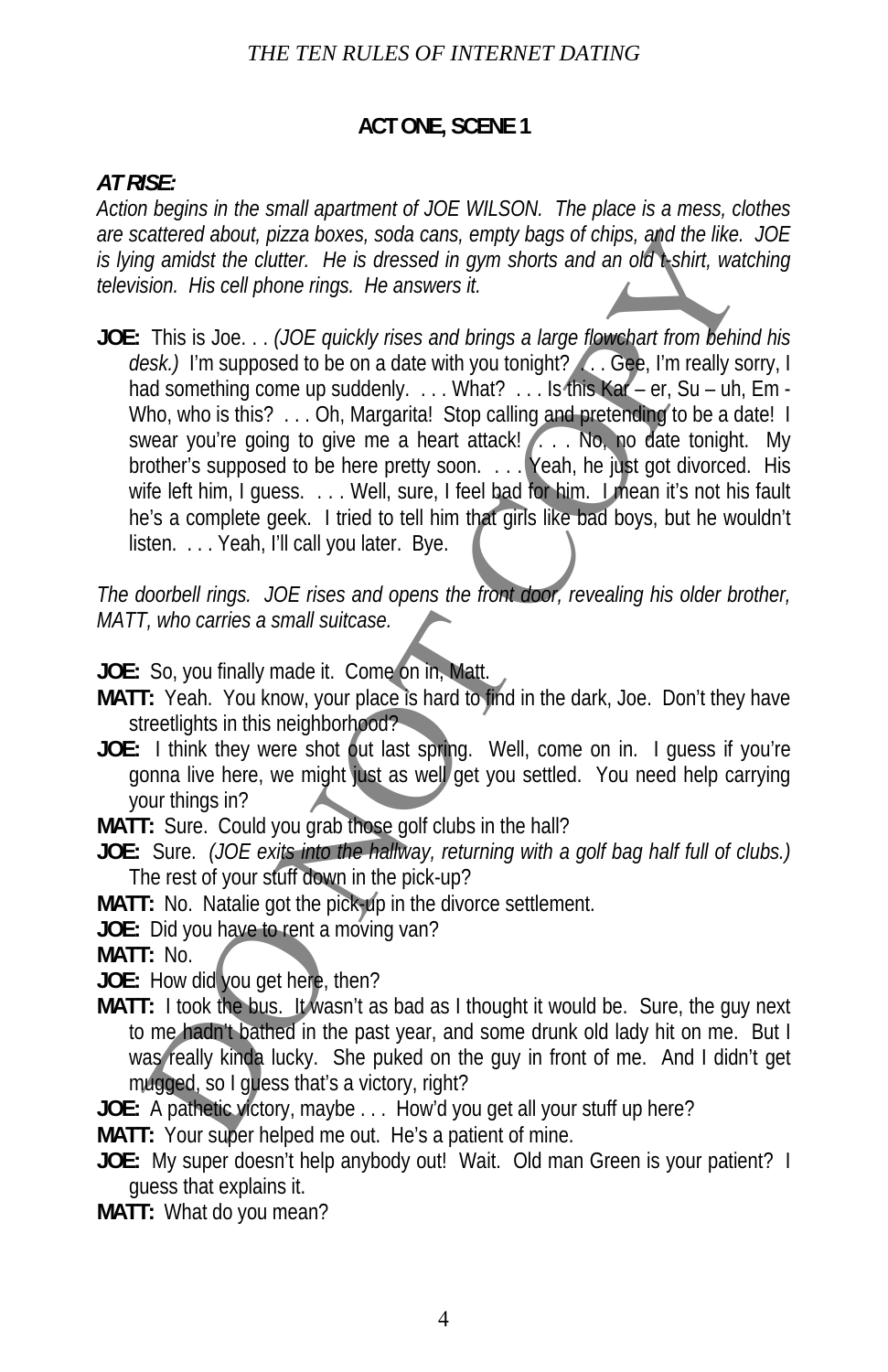**JOE:** People are always nice to a guy that can cause them extreme pain the next time they see them.

**MATT:** I'm a good dentist, Joe. I wouldn't hurt someone on purpose!

**JOE:** Come on, Matt.

**MATT:** Just once or twice. Honest!

**JOE:** Right. So where's your stuff?

**MATT:** This is all I got out of the settlement.

**JOE:** You got a suitcase of clothes and some golf clubs, and that's it?

- **MATT:** We split assets fifty-fifty. She got the house and the pick-up. And the car. But I get to keep my office and see Luke every other weekend. It could have been worse.
- **JOE:** Yeah, you still have half your dignity, right? It sounds like your fifty-fifty is more of a ninety-ten to me. Why didn't you double-check her figures?
- **MATT:** Natalie explained the numbers to me. Besides, you know I'm kinda dyslexic when it comes to math. If you hadn't done my homework in high school, I'd still be trying to pass Mister Collins' algebra class.
- **JOE:** You're the only one that called it Mister Collins' algebra, Matt. Everyone else called it remedial math.
- **MATT:** Thanks for reminding me. It doesn't matter anymore. I have an accountant. And if Natalie got a little more than half of our stuff, that's fine, too. The important thing is that I get to see Luke. Let me tell you, Joe, that boy is something special!
- JOE: Luke Skywalker! I still can't believe you named your son Luke Skywalker Wilson. I mean, I liked Star Wars as much as the next guy; I even keep tabs on the Star Wars chatroom. But the kid's going to have a tough life with a name like that. Of course, he does have the force working for him, I guess. is unce to twice. Homes and some politically and the state of the state of the state of the state of colonicate of colonicate of colonicate of colonicate of colonicate of the state of the state of the state of the state of
- **MATT:** It's a good name! I couldn't get Natalie to go for Obi-wan Kenobi, but she let me have Luke Skywalker . . .
- **JOE:** How did you ever get Natalie to go along with that?
- **MATT:** I bet her that I could recite every line of "Return of the Jedi." She didn't think I could. I won. She cried.
- JOE: You may have won, but I think Luke lost on the deal. Why would Natalie even make a bet like that?
- MATT: Yes, well, if I had lost, my son would be named Adolph Eugene. It's a family name on her side, apparently.
- JOE: That's just great, Matt. At least when his friends are making fun of him, he can explain how he got his name. "My mom lost a bet." *(Pause.)* Hey! Do you know you only have even-numbered clubs in here? And no putter?
- **MATT:** *(Smiling.)* I got the even numbered clubs and irons, and the pitching wedge. Natalie got the odd numbers and the putter.
- **JOE:** Why are you happy about that? She took half your clubs!
- **MATT:** True. But I can still play golf. *(MATT takes a bowling shoe from his suitcase.)* I, on the other hand, got her left bowling shoe. Let's see her bowl without this!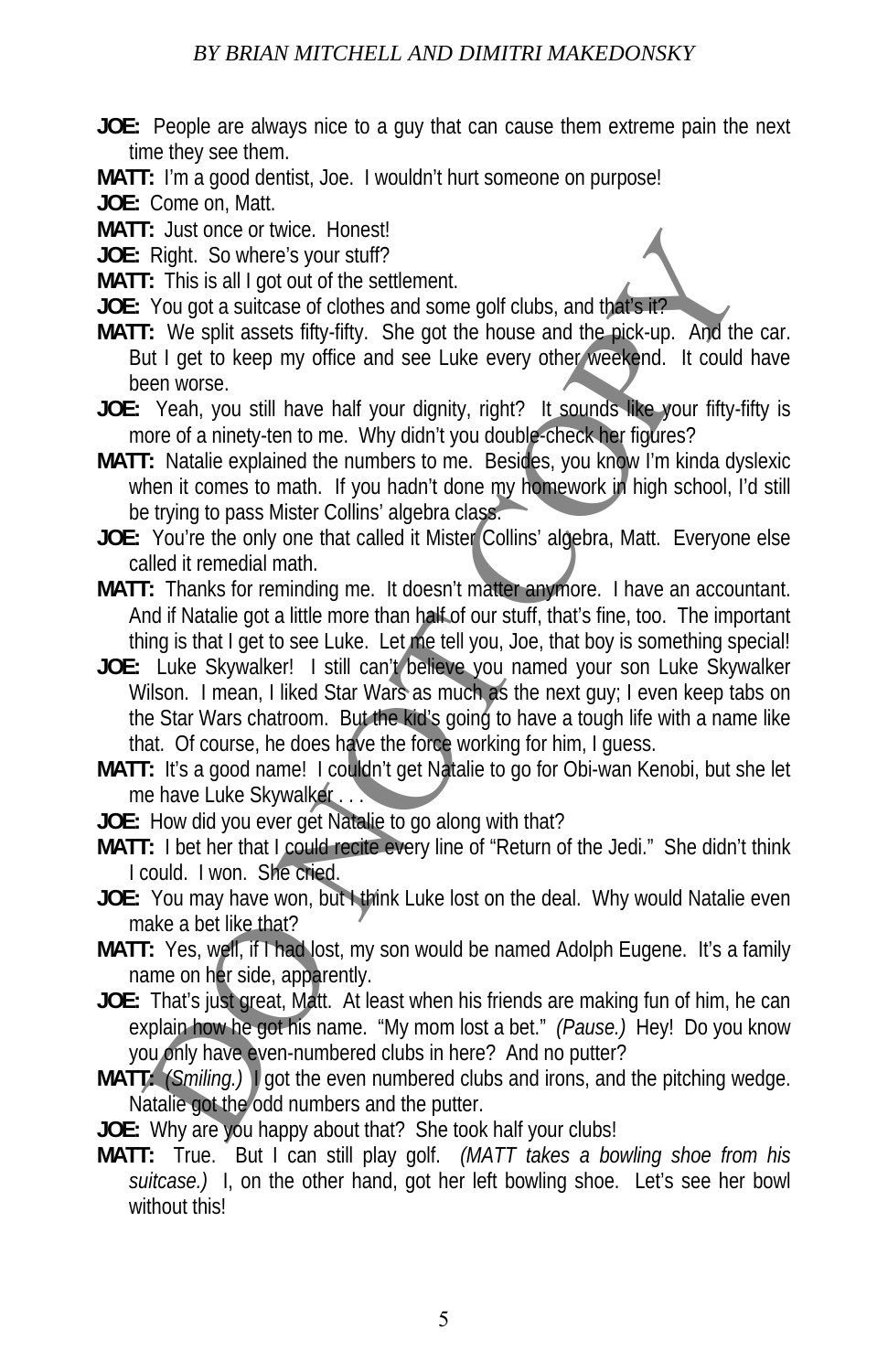- **JOE:** Boy, you sure got her that time, Matt! Very shrewd! They don't keep bowling shoes at the lanes anymore?
- **MATT:** Oh, right. I could never hit a 3 iron anyway. *(Looking around the apartment.)* Gee, Joe. I . . . love what you've done to the place. What style is this, Early Sanitary Landfill?
- **JOE:** You always were the funny one, Matt. I got stuck with the looks and personality. *(JOE gestures grandly about the living room.)* Welcome to Chez Wilson! And more importantly, welcome to your new bedroom. My room is through that door. The bathroom is through there, and the kitchen is through that door. You can share my closet for your clothes. Or did Natalie take those, too? Instanting Latitum<br>In Social Manuscriptics of the standing the set and column to be the controllation and more importantly, welcome to your new better<br>or to the find of the controllation. We can be the final of the final o
- **MATT:** No, I have some here, and I took my work clothes to the office. A couple of smocks, some socks, a handful of ties . . .
- **JOE:** Apparently Natalie keeps the pants? It's only fair. After all, you never wore them.

**MATT:** Marriage is a series of compromises, Joe . . . at least for the husband.

**JOE:** If you say so . . .

MATT: You're still mad about the bachelor party, aren't you?

**JOE:** No. Well, just a little.

- **MATT:** I've explained that a thousand times! Natalie didn't want me to drink that night. She was afraid I'd look bad for the pictures.
- **JOE:** Okay, first of all, it was my bachelor party, not yours. Secondly, you still looked terrible. And thirdly, Natalie would never have known if you had a couple of drinks.
- MATT: Are you kidding? She can smell alcohol on a person's breath at fifty paces. Natalie has a nose like a bloodhound!

**JOE:** Natalie has a face like a bloodhound!

**MATT:** Joe . . .

**JOE:** All right! I'm sorry. Natalie doesn't have a face like a bloodhound.

**MATT:** Thank you.

**JOE:** More like a pit bull.

- **MATT:** So, how's the new job?/ (Seriously.) I mean, you haven't been fired, yet, have you?
- **JOE:** Nope. I've still got that job at the sanitation department. I'm the department manager for acquisitions.

**MATT:** So you're in charge of garbage pick up?

**JOE:** Yep. Twenty-seven trucks at my beck and call. It pays better than Jocko's Beer Garden and House of Fine Eats, but the hours stink.

- **MATT:** I imagine everything there stinks. And from the looks of your apartment, I can see you bring your work home with you.
- **JOE:** Gee. I haven't heard that one before, Matt. You're a laugh-riot. Though I do have first pick of the good stuff that comes in.

**MATT:** And you must make the most of it!

JOE: Look, I may be a little bitter about the bachelor party, but you are in a real stink over this divorce. Admit it! I was right about her. It took you fifteen years to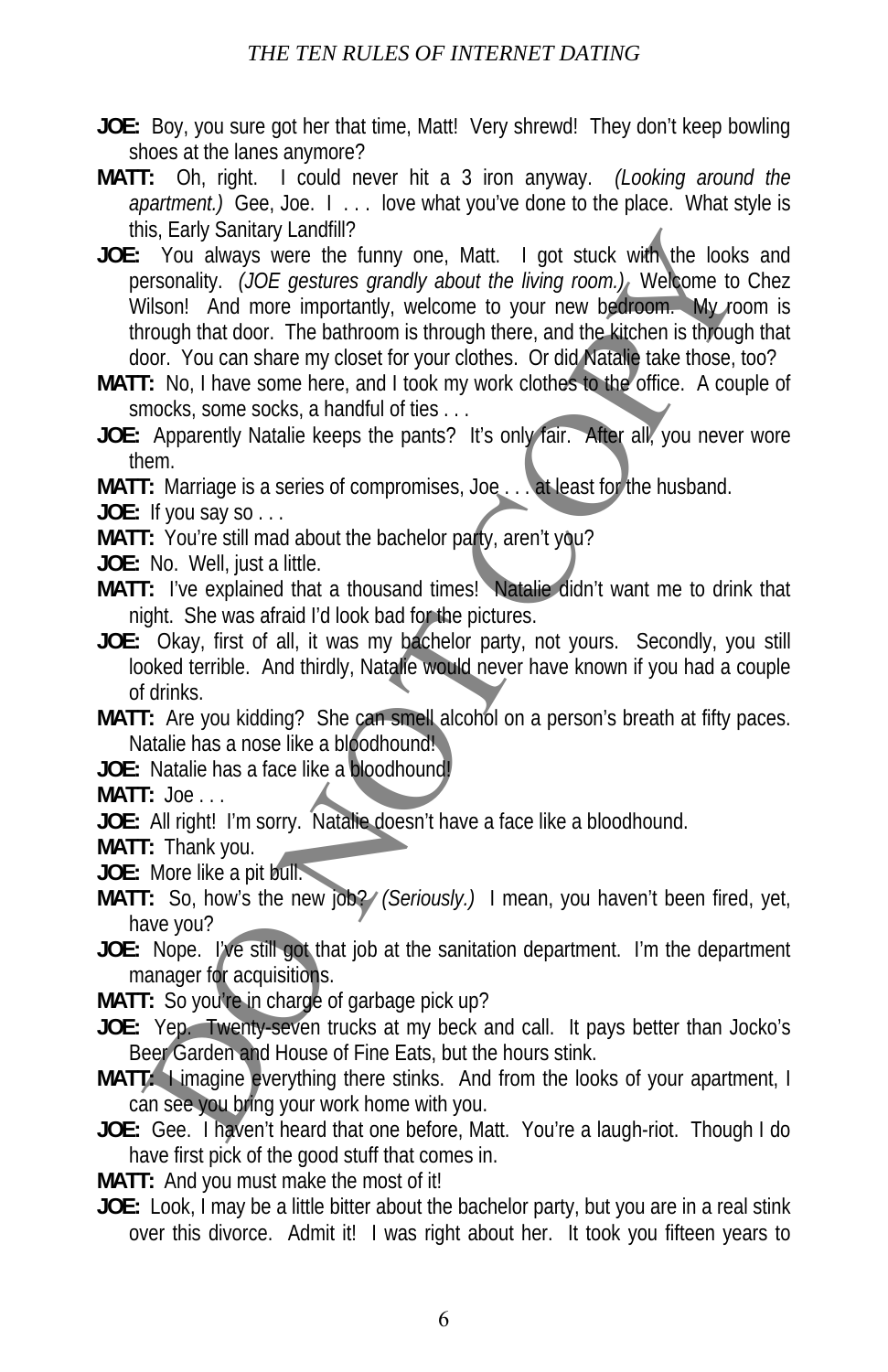figure it out, but I was right! I told you she'd dump you when something better came along, didn't I?

- **MATT:** I'm sorry, Joe. You were right. Please don't let my life-shattering divorce prevent you from giving me the "I-told-you-so" routine.
- **JOE:** Oh, right. Sorry about that.
- **MATT:** It's okay.
- **JOE:** But I was right about her, wasn't I?
- **MATT:** You were right, all right? I guess I'm just nervous about being alone again. I'm a little bitter, but I'll . . . I'll get over it. *(Pause.)* How long does it take?
- **JOE:** To get over a divorce? *(MATT nods.)* It took me four months.
- **MATT:** Wow, that's longer than you were married!
- **JOE:** Don't remind me! Being married to Sylvia was the worst twenty-three days of my life!
- **MATT:** At least you finished the honeymoon, right? Three weeks in South America?
- **JOE:** What choice did I have? There were no phones or computers, and no one spoke enough English to grant us an annulment. I filed for divorce from the airport in New York on day twenty-three of the worst twenty-three days of my life. on, rigin: Solny about that, wasn't P<br>
E: It's okay.<br>
But I was right about her, wasn't P<br>
E: It's okay.<br>
To diet were right, all right? I guess I'm just nervous about being alone at<br>
To diet work at divorce? (MATT nods.)
- **MATT:** Did she marry that guy?
- **JOE:** The tribesman? Yeah, I guess so. I got a postcard from her about a year ago. They have two kids and three goats. He still works as a guide for tourists. She teaches English at the school there.
- **MATT:** Natalie still teaches at Briarcliff Academy. Weird, huh? I guess we both have the same taste in women.
- **JOE:** No, we don't. I never wanted to tell you while you were married to her, but I never really liked Natalie all that much.
- **MATT:** That's okay. She never liked you, either. She said you were "obtuse, crude, and calculated."
- **JOE:** It's a good thing I don't know what those words mean. No biggie, though. She never had any taste in men.
- **MATT:** Gee, thanks.
- **JOE:** You know what I mean, they all had to be little lapdogs or she'd panic. She was a control freak, Matt. Admit it!
- **MATT: Yeah, I guess**
- **JOE:** I mean, she'd say rabbit and you'd jump, right?
- **MATT:** Well, not really.
- **JOE:** She'd order duck, and you'd be under the table.
- **MATT:** You're exaggerating, Joe.
- **JOE: I** mean she only liked people if they were spineless worms that catered to her every whim, right?

**MATT:** Hey!

- **JOE:** Well? Correct me if I'm wrong.
- **MATT:** I just didn't like to argue with her, that's all. She'd yell and scream, and in the end she'd get her way anyway.
- **JOE:** Well, you're free now.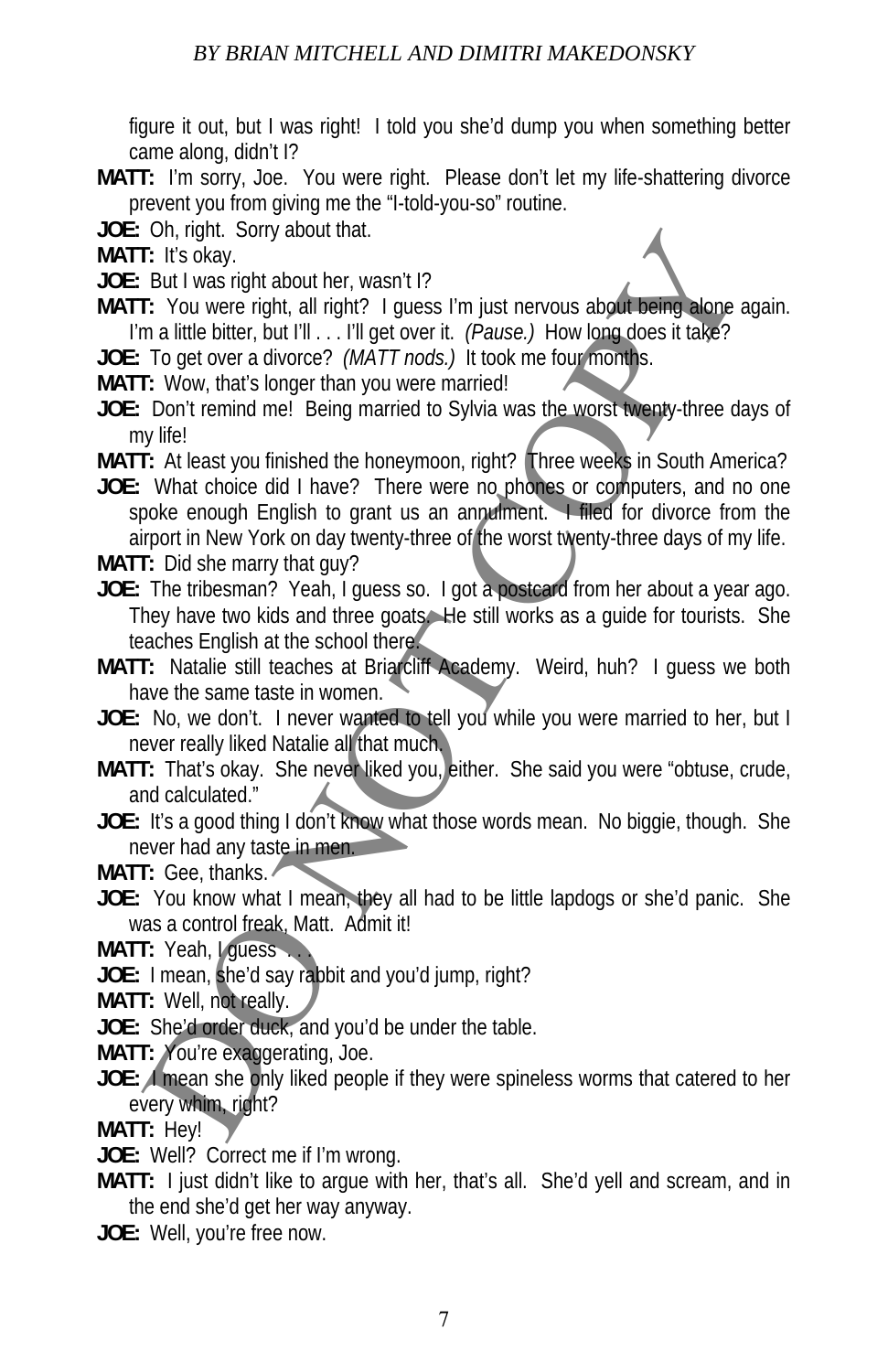**MATT:** Thankfully!

**JOE:** You won't have to look at her bony bottom anymore.

**MATT:** Nope, fleshy, well-rounded bottoms from now on.

- **JOE:** You won't wake every morning to a face that should be on the before picture of a plastic surgeon's advertisement.
- **MATT:** I won't miss that!
- **JOE:** Or that voice! Shrill and whiny; she sounded like fingernails on a blackboard.

**MATT:** I'm done with her, that's for sure.

**JOE:** And better off for it.

**MATT:** Yep. Except . . .

- **JOE:** Except what?
- **MATT:** I miss her. I mean, the bony bottom, the Picasso face, the voice that sank a thousand ships . . . everything! I loved her! I guess I still do.
- **JOE:** I know, Matt. It gets better. You just live your life, and things will fall into place. I'm not saying you'll be better tomorrow, or even next week, but someday things will be better. I promise.
- **MATT:** That's good to know. So what are you doing tomorrow night?
- **JOE:** Nothing, why?

**MATT:** Luke has a school play at Briarcliff. I wondered if you wanted to go along.

**JOE:** You're not going just to see Natalie, are you?

**MATT:** No, really! I just want to see Luke's play.

**JOE:** What's it about?

- **MATT:** It's just a skit to show what the kids are learning in school. Luke is playing a colon.
- JOE: A colon? Is that English or biology
- **MATT:** English, I think.

JOE: Thank heavens! Can I bring a date?

- **MATT:** Can you get a date?
- **JOE:** Are you kidding? I've got eight ladies on the line at the moment. Internet dating.
- **MATT:** Eight ladies are attracted to you?
- **JOE:** No. Don't be ridiculous! Three are attracted to Joe Hamilton, a dashing airline pilot. One is attracted to Joe Post, an Internet entrepreneur, two to Joe Regalia who owns a chain of motels in Mississippi, and two are attracted to Joe Franklin, a plastic surgeon. plastic suggeons advertisement.<br>
E: I wont miss that<br>
Cr that voice! Shrill and whiny, she sounded like fingernalis on a blackboard of the triangle of the triangle of And better of for it.<br>
E: I' wont miss that<br>
Except wha

**MATT:** How do you keep all of that straight?

- **JOE:** Copious notes, pie charts, and graphs. It's all math, really. The trick is to make sure you keep good notes and never let them see the apartment.
- **MATT:** I can understand about the apartment, anyway. You know, if you worked as hard in school as you do scamming lovelorn women, you'd be rich by now.
- **JOE:** True, but school was never this much fun. Hey! You must be starving!
- **MATT:** Well, I am a little hungry, now that you mention it. Natalie got the stove and refrigerator. What do you have in mind?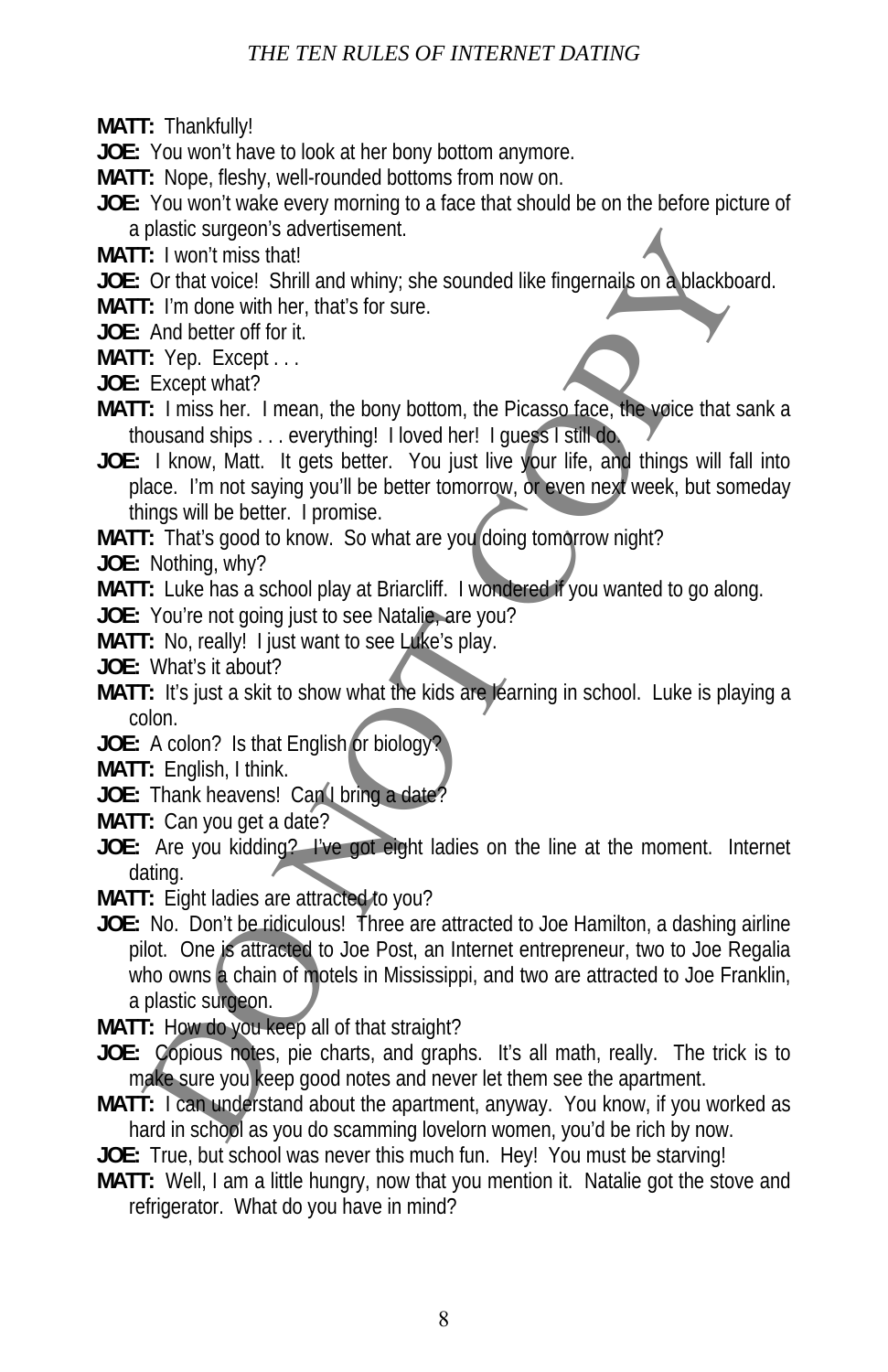### *BY BRIAN MITCHELL AND DIMITRI MAKEDONSKY*

**JOE:** Well, *(Digging through some junk on the floor.)* here's some . . . leftover pizza. I think it's sausage. *(He takes a bite. Chews. Swallows.)* Nope, that was a bug. It could be cheese. *(Digging around in the sofa cushion.)* Here's a half a can of beer. *(Takes a drink.)* It's a little flat, though.

**MATT:** Why don't we order in some Chinese? My treat?

**JOE:** If you want, but the MSG in Chinese food is bad for you.

**MATT:** Yeah, I can see you treat your body like a temple.

**JOE:** The doctor told me I have to stay in shape.

**MATT:** And just what shape are you supposed to be?

- **JOE:** Funny. Actually, I just had a doctor's appointment last week, and I lost two pounds this last year.
- **MATT:** Really? How?
- **JOE:** I started exercising for half-an-hour twice a month.

**MATT:** And?

- **JOE:** And I got a haircut. And I didn't wear underwear to my physical. Still, it was two pounds! I mean this ol' body and these good looks have gotten me this far, right?
- **MATT:** Is that why you live in a trashcan? I keep expecting Oscar the Grouch to pop up.
- **JOE:** *(Picking up phone.)* You're hilarious! I'll order the food, Jay Leno. What do you want?
- **MATT:** Not much, I'm trying to watch my weight. Some sweet and sour pork, fried wonton, cashew chicken, fried rice, a couple egg rolls, and egg drop soup. Do they have desserts? It way our two outer in some chimnese *F* any literative The data for you.<br>If you want, but the MSG in Chinese food is bad for you.<br>The doctor told me I have to stay in shape.<br>The doctor stay is that a declorer spoiling th
- **JOE:** I see the divorce hasn't ruined your appetite.
- **MATT:** A man has to eat! I don't want to wither away to nothing!
- **JOE:** Just remember that this is a small apartment. If you get too large, we'll have to break down a wall or something. *(Into the telephone.)* Hello, Margarita? Yeah, can you come over for a minute? I need a favor. . . Great, thanks.
- **MATT:** Margarita? I wanted Chinese, not Mexican.
- **JOE:** She's not Hispanic, Matt. I think she's Dutch or German or something. *(There is a knock at the door.)* She lives next door. That's her now.

*JOE opens the door, and MARGARITA ROBINSON enters. She is a perky young woman with terminal optimism.* 

**MARGARITA:** Hi, Joe. Hi, other guy.

**JOE:** Hey, Margarita. This is my brother, Matt. He's a dentist downtown. Matt, this is Margarita Robinson. She lives next door and works at the shoe outlet at the mall.

**MARGARITA:** You're Joe's brother? He told me about you. But you don't look like a total loser. Or is that another brother Joe told me about?

**MATT:** I'm his only brother.

**MARGARITA:** You wouldn't have a sister, by chance?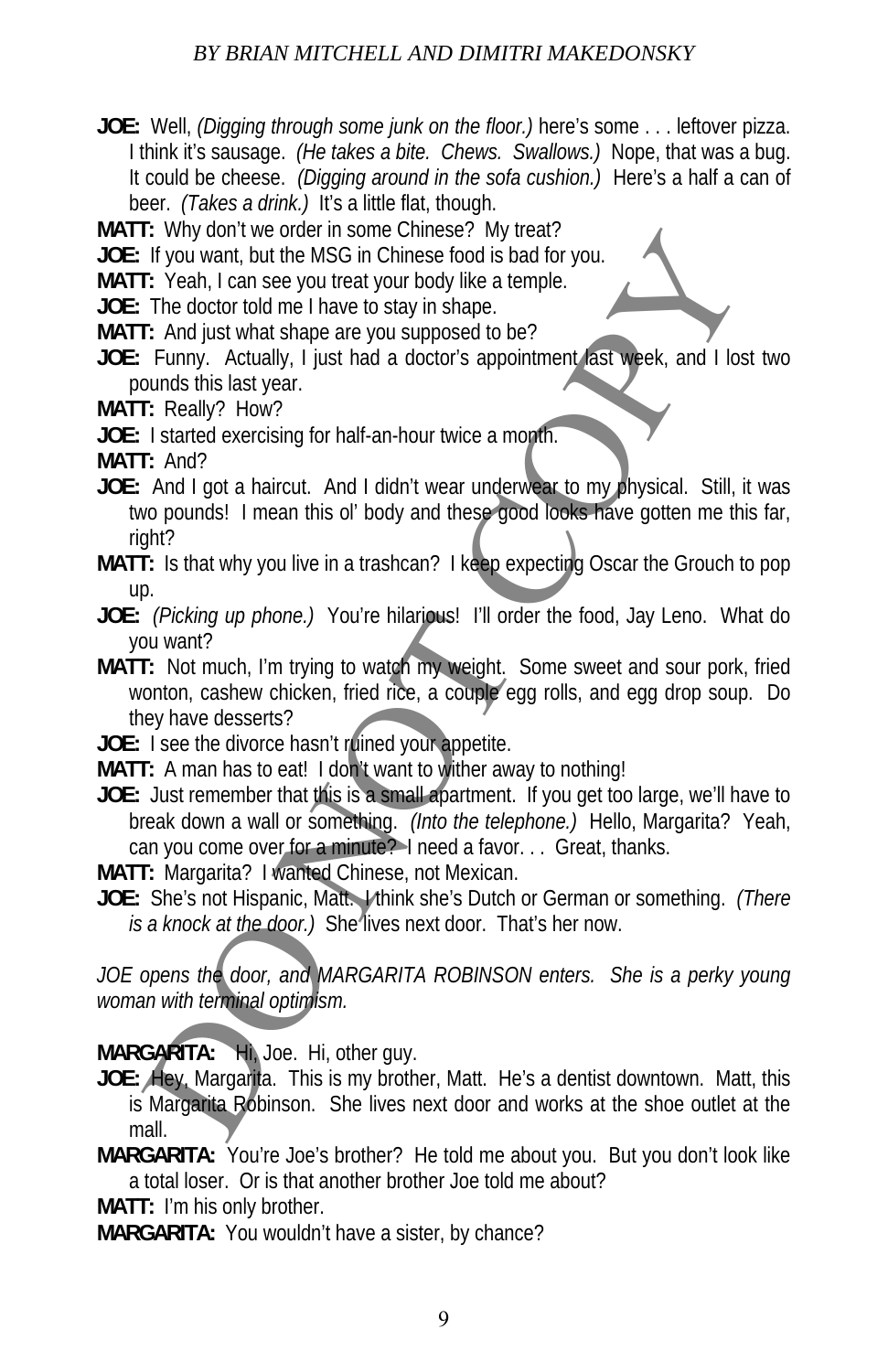**MATT:** Nope. Just the two of us. Any idea about what she's talking about, Joe?

**JOE:** She's probably confused, Matt. I'm sure I never actually called you a total loser.

**MARGARITA:** *(Pause. Holding out her hand to shake.)* I'm Margarita!

- **MATT:** *(Giving JOE a look.)* Pleased to meet you, Margarita. So you're a shoe salesperson?
- **MARGARITA:** No, I'm the one that puts the laces in all the shoes. It doesn't sound like much, I know, but how would you keep your shoes on without laces, tell me that! It's a truly underrated profession. *(Pause.)* So what's up Joe? You said you needed something. What can I do for you?
- **JOE:** How would you like to get us all some Chinese food, Margarita? Matt's buying! I'd give you a list of what he wants, but you might just as well bring one of everything.
- **MARGARITA:** Really? Great! I needed a walk, anyway. This will be fabulous! If I go to Wong's, I can cut through the park and check out the ducks! I just love the park these days. You know, ever since the muggings started, it's just so quiet and calm there. Thanks, Joe!
- **JOE:** Don't mention it. I'm just glad I could finally do something for you after all of the things you do for me!

*JOE's cell phone rings. He walks to the desk and pulls out a large, cardboard flowchart on which he keeps the notes on the women he is dating. MATT and MARGARITA write down the take-out order.* 

- **MATT:** I don't have any cash right now. Here's a blank check for the food. Just bring me a receipt so I can put the amount in the checkbook, okay?
- **MARGARITA:** Sure. You know, I've never seen checks with dancing teeth on them. They're cute!
- **JOE:** *(Answering cell phone while scanning the chart.)* This is Joe . . . Oh, hello . . . No, I'm not distracted; I just need to finish this paragraph for my, uh, acceptance speech. . . . Oh, you just got back from your walk with Sylvester? *(JOE frantically searches the flowchart for the name Sylvester.)* Your . . . cat. . . . Yes, I meant son. . . Ah! Susan! . . . What? No, of course I knew who you were. Who else would it be? *(Consults the chart.)* And how is your cat, Derek? . . . Uh huh. Is Sylvester still into soccer? *(JOE winces, sliding his hand down a row on the chart.)* . . . No, I meant chess. It's just that both are, uh, sports. . . . You don't think so? Let me tell you, I always sweat when I play chess! . . . Tonight? No can do, sweetheart. No, my brother just got a divorce and he is just a sobbing, blabbering mess right now . . . Yeah, pretty pathetic, really. . . . Can we do it Tuesday? . . . Sure. Seven o'clock? . . . Am I open? Of course! I'm always open for you! You know, except for tonight. But I'd make it Tuesday even if I had to . . . *(Consults chart.)* find someone else to take my flight to The control of the background of the same of the same state of the space of the same states in all the shops. It does not the shops in the shops in the shops in the shops of the small at this that the small at the shops in

**MATT:** He's just a giving person. He always has been. It's a cross he has to bear.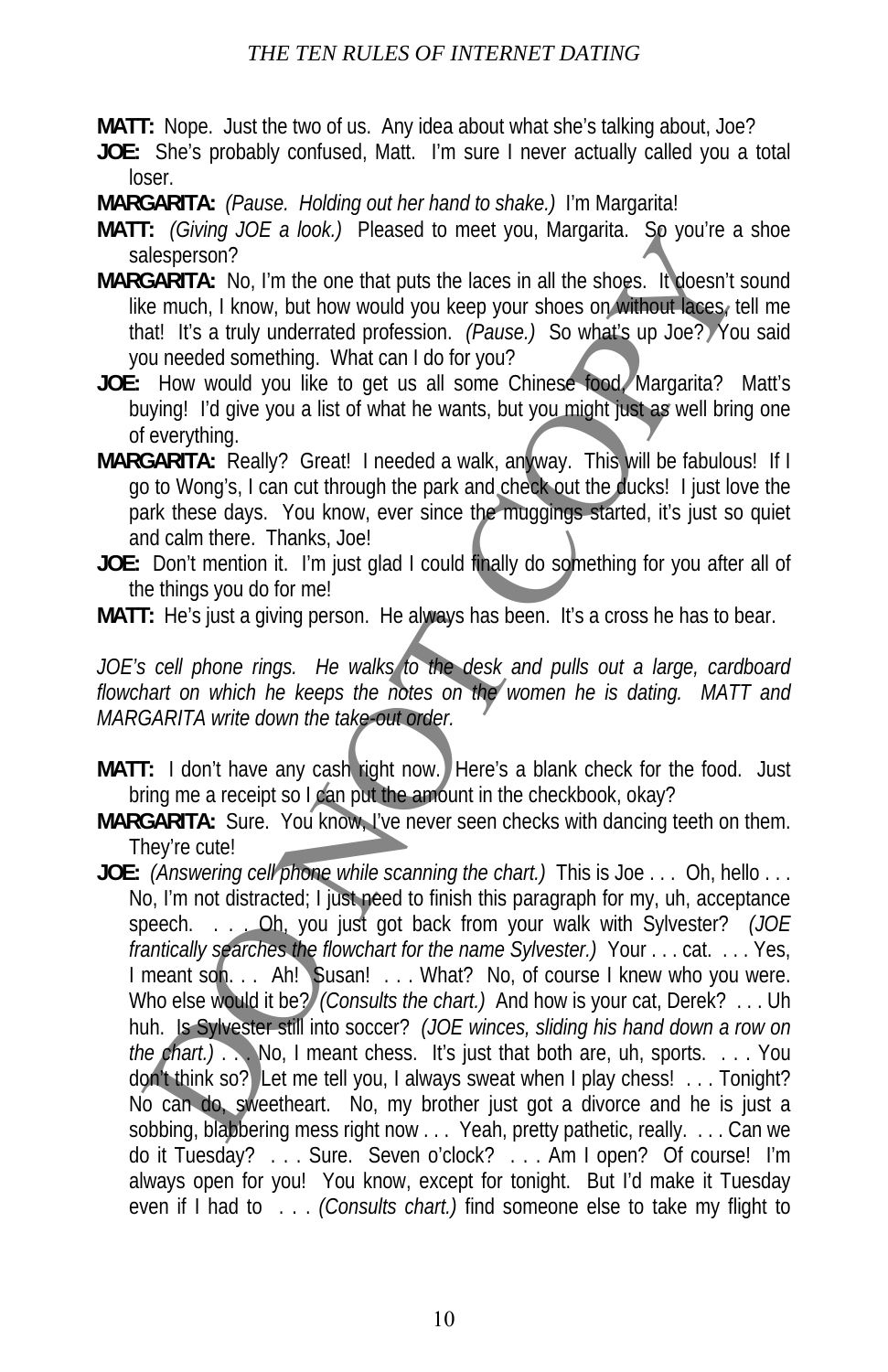Tanzania. . . . Oh, don't worry about the starving kids; I just took them some bagels last week. . . . Okay! See you at seven on Tuesday.

## *JOE puts the phone away and quickly makes notes on the flowchart.*

**MATT:** You couldn't remember a son named Sylvester? And Tanzania?

**JOE:** Yeah, I think it's in Africa. Or maybe Asia. What's the difference?

**MARGARITA:** I've always wanted to travel; Belize, or Colombia, or maybe Ecuador. South America is so romantic and rugged and warm. I hear that many natives don't even wear clothes! I'm going to spend my honeymoon there someday.

**MATT:** I think Belize is in Central America, actually.

**JOE:** Margarita, I've been to South America. It's like a sauna with poisonous snakes and bugs the size of German Shepherds. The food's weird, the people don't speak English, and the water keeps you running to the bathroom every ten minutes . . . Except, of course, there are no bathrooms. No, you run asking for a bathroom, but no one understands you, so you mimic dropping your pants, and the fat, half-naked lady screams something very loudly while her husband begins to chase you through the village until it's too late for you to find a bathroom. Now you're running slower and trying not to leave a trail or her husband will find you and kill you with his big machete, but the village children see you trying to hide and they follow you through the streets, laughing and joking in Portuguese or Spanish or, I don't know, Yucatanish. And you'd really like to hide out in one of the rundown shacks or shanties you see everywhere, but you've heard rumors of cocaine operations in South America that kill people that stumble onto them, so you don't. No! No, you run and you run, until you're exhausted and almost dead of thirst, and you find yourself drinking a half-gallon of water from the village well before you remember that water is what caused all the trouble to begin with! And you try to clean yourself up, with this tainted, disease-ridden water, but before you can finish, some old man comes and curses you out in Peruvian about dirtying up the well water! By now, your brand-new wife is so disgusted with you she leaves with the jeep and your stinking quide, a man old enough to be your father, except your father doesn't have a plate in his lip, and you're stuck with six bucks, a hundred and thirty miles of jungle to get to the airport, and only the shirt on your back and the dirty, wet pants that have made you the mockery of the entire southern hemisphere. Yeah, a real romantic place, South America. I'll go back after I'm dead! F: You couldn't remember a son named Sylvester? And Tanzahia?<br>
Yeah, I think it's in Africa. Or maybe Asia. What's the difference?<br>
CARITA: I've always wanted to tarve): Belize, or Colombia. e-maybe<br>
couth America is so ro

**MATT:** Gee, Joe, I didn't hear that story before. When did that happen?

**JOE:** That was day three. Day three of the worst twenty-three days of my life. But I'm over that now.

**MATT:** Oh, sure, I can see that.

**JOE:** Nope, I'm not going to let that little incident get me down any more. I've got a good thing going with what's-her-name and Derek.

**MATT:** Sylvester.

**JOE:** Whatever.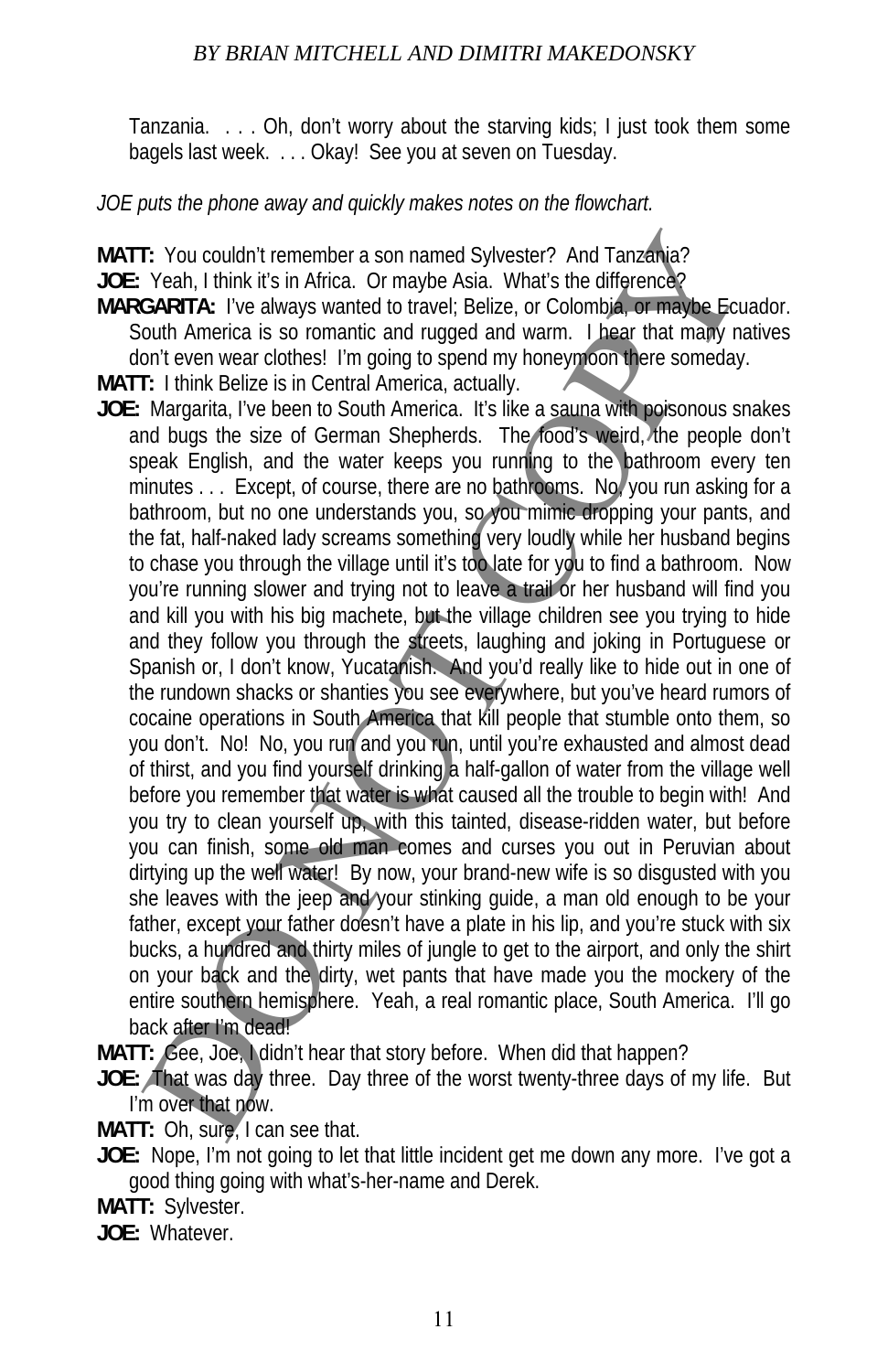**MARGARITA:** Let me guess, she's another one of your Internet dates? Susan, is it?

**JOE:** Yeah, that's right, Susan. I met her in a Star Wars chat room.

**MATT:** So you know all about Joe's Internet dating exploits?

**MARGARITA:** Oh yes, he's quite the man about town these days. It's amazing he can keep them all straight!

**JOE:** Copious notes!

**MARGARITA:** Oh yes, and the charts and graphs.

**JOE:** It's all math, really. *(There is a sound from JOE's computer.)* I have an instant message. Hold on. *(As JOE sits at the computer, his cell phone rings.)* I got it! Wait. Matt, sit in here a minute, will you?

**MATT:** Me? What do I do?

**JOE:** Just keep a conversation going. Type in what you want to say, and then hit "enter." Let's see, you have *(Checks chart.)* Elaine on the line there. Check the chart, it will tell you all you need to know about her. *(Answering the cell phone.)* This is Joe. . . Hi, Karen! *(He looks over MATT's shoulder, looking for information on the chart.)* How are you doing, sweetheart?

**MATT:** She wants to know how you are.

- **JOE:** *(Covering the cell phone.)* I'm great now that I'm talking to her. *(Into cell phone.)* I'm great now that I'm talking to you! And how are you doing, Elaine? Karen, I mean. Elaine is my mother's name.
- **MATT:** Our mother's name is Wilma. Are you free Monday for lunch?
- **JOE:** Monday for lunch sounds good . . . What? Oh no, Elaine - Karen. No, I was talking to my brother . . . Yeah, I'm having lunch with him on Monday . . . No, I wasn't asking you to lunch . . . You're right, we should do lunch sometime. How about Tuesday?

**MATT:** Monday or Tuesday?

**JOE:** *(Covering cell phone.)* Monday for Elaine, Tuesday for Susan.

## **MARGARITA:** You mean Karen.

- **JOE:** Karen, Karen! *(Into cell phone.)* Yes, just chanting your name. It gives me happy chills.
- **MATT:** So, Margarita. That's an interesting name. Is it a family name?
- **MARGARITA:** Actually, that's what my parents were drinking the night I was conceived, so . . .
- **JOE:** It's a good thing they weren't drinking Harvey Wallbangers! *(He laughs. Then, back into the phone.)* Oh, nothing, I was just telling my brother Matt that we should have lunch at this new restaurant in town. It's . . . called Harvey Wallbanger's! I hear the burgers there are bigger than your head! . . . No, I didn't mean that I thought you had a big head . . . No, I'm not suggesting anything, uh, uh, uh . . . right, Karen. It was just a figure of speech! GARITA: Only es, its squadration in these transformations and the same of the squadration in the squadration of the squadration of the squadration of the squadration of the squadration of the squadration of the squadration
- **MATT:** It's all set then! You have a date on Monday with Elaine at Harvey Wallbanger's!

**MARGARITA:** Wait! Harvey Wallbanger's doesn't exist, does it?

**MATT:** Joe just said that they have hamburgers the size of your head!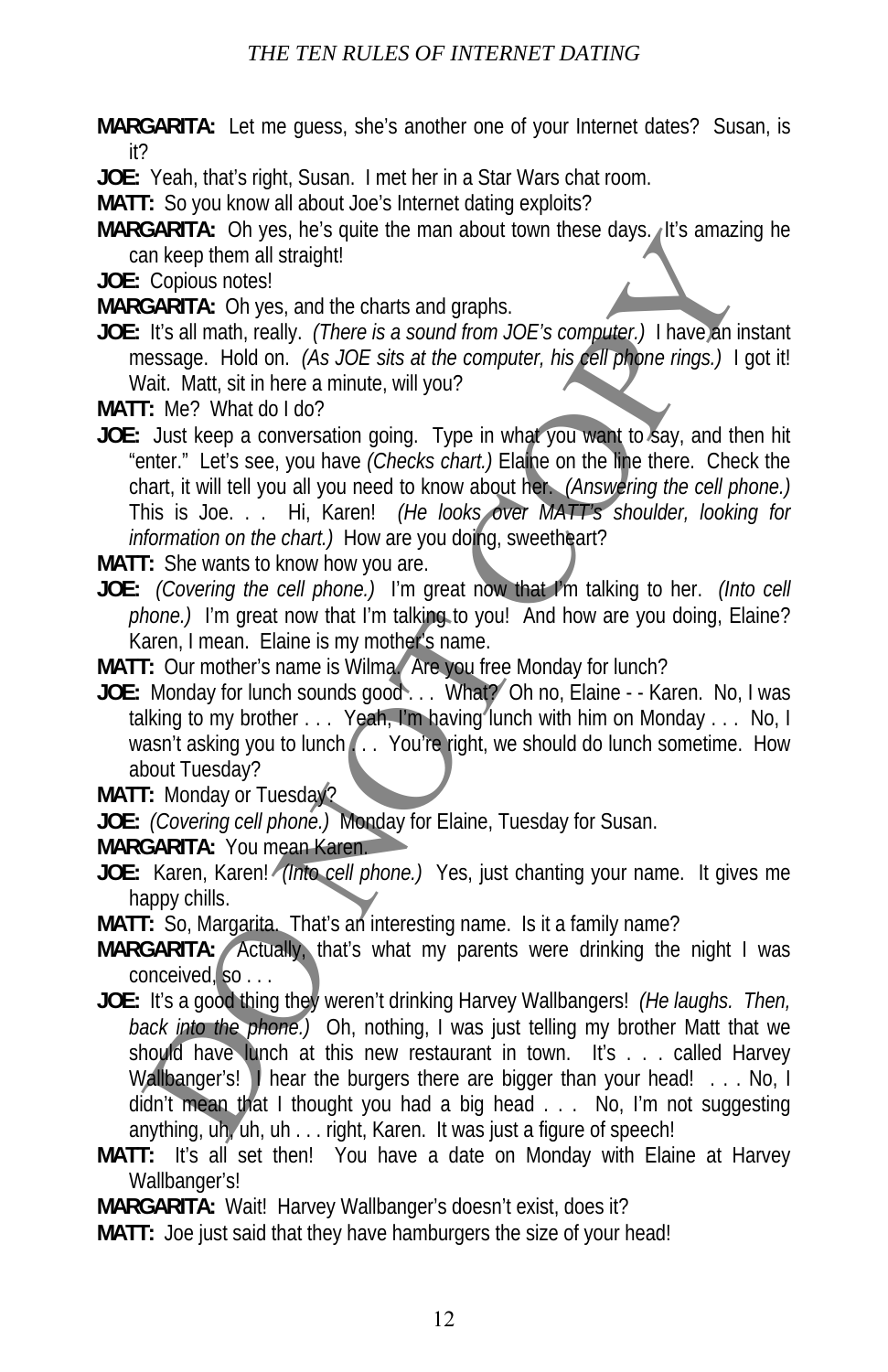**MARGARITA:** You don't like my head?

- **JOE:** *(Into cell phone.)* Right, I'll see you Tuesday. Bye, Elaine. Susan. . . . Karen, I mean. *(Hanging-up the cell phone.)* Okay! Another crisis averted! Margarita, I thought you were off to Wong's?
- **MARGARITA:** Joe, do you think I have a big head? Matt said that Harvey Wallbanger's has burgers the size of my head!

**JOE:** Harvey Wallbanger's? I don't think there is such a place.

**MATT:** Sure there is. You're having lunch there on Monday.

**JOE:** But it doesn't exist! I made it up!

**MATT:** I should probably write her back, then. What's her screen name?

**JOE:** *(Consulting the chart.)* Karen, Karen . . .

**MARGARITA:** Elaine, Elaine.

**JOE:** Right, Elaine, Elaine . . . Her screen name is "Love my cat."

**MATT:** *(Laughing.)* No, really?

**JOE:** I'm serious! You don't understand how many women treat their cats like children! I dated one girl that had twenty-four cats! Seriously! I'd take her out, and she'd wrap her dinner in a napkin and take it home for the cats. Oh, she'd eat the salad, but when the lobster arrived, into the bag it went. Lobster! For her cats! SHATTA: "Due, to you timus in rave a logineary had said mat Histograph ("I alternate a completed" with the state in Show The Show The Show The Show The Show The Show The Show The Consulting the case of the Burlin Consultin

**MATT:** What did you say?

**JOE:** What could I say? I mean, the thing was already in her purse. I said the only thing I could think of. I told her that the cholesterol in lobster would kill her cats.

**MATT:** Is that true?

- **JOE:** How should I know? But she thought I was Doctor Joe Johnston, veterinarian, so she couldn't take the chance. I bought her a tuna melt on the way home for the cats.
- **MATT:** Did you ever go out with her again?
- **JOE:** Are you kidding, Matt? No. She's the reason for rule number six.

**MATT:** Rule number six?

**JOE:** Rule six, as in "The Ten Rules of Internet Dating."

**MATT:** I didn't know there were rules.

**JOE:** I made them up. I want to pass along the wisdom I've accumulated over the past three years, Matt. I want to give some poor schmuck a chance to avoid the weirdos and nutcases that can be found online.

**MATT:** Who's protecting the weirdos and nutcases from you?

- **JOE:** You mock me now, Matt, but you will become a convert once you have learned to comprehend the magic that is the ten rules. *(JOE goes to the wall and lowers a screen upon which are written "The Ten Rules of Internet Dating.")* Here we are, "The Ten Rules of Internet Dating." Pay attention, Matt, this is your future.
- **MATT:** This is my future? Hey, Joe, how come there are only nine rules on your board?
- **JOE:** It's a work in progress. I only have nine rules right now, but "The Nine Rules of Internet Dating" just doesn't have the same ring as "The Ten Rules." It's aesthetics.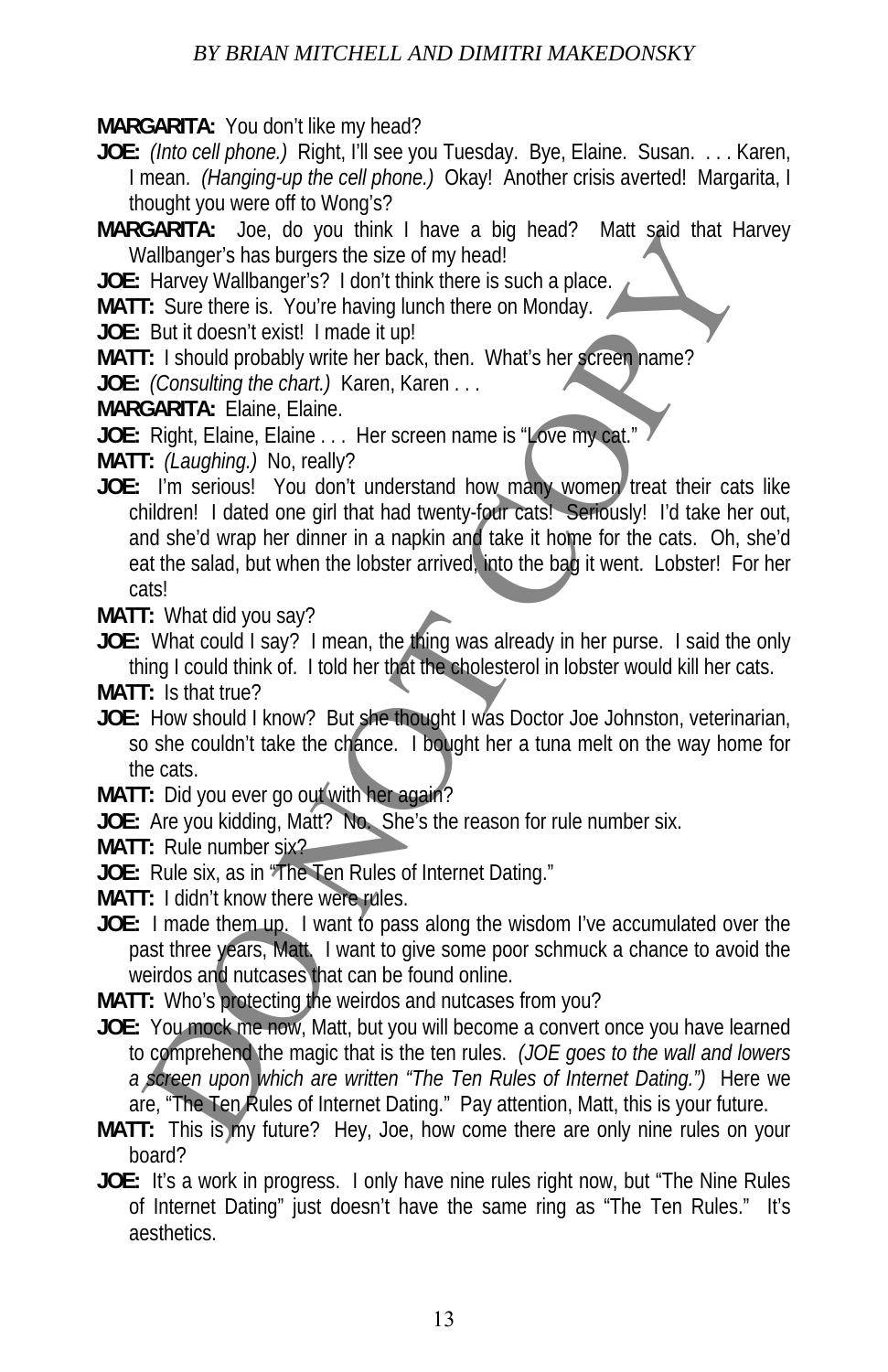**MATT:** Okay, so what have you got?

- **JOE:** Glad you asked, Matt. Glad you asked. Here are the rules by which we successful Internet bachelors live. *(Reading from the screen.)* Rule one: "Never, ever assume that the picture you receive from a woman online is a proper representation of her actual features! Never introduce yourself to a woman who posts a 'Glamour Shots' photo of herself as her online photo." *(To MATT.)* If they have to go to that much trouble, they must be hiding something. Request a recent photo, preferably one where she's holding the latest copy of the New York Times, so you can verify the date of the photo. Real-time streaming video is always best, but even that isn't foolproof. Rule two: "If she says that she's of 'average build,' you're gonna want to add 25 or 30 pounds to the photo." *(To MATT.)* Stated plainly, chunky women think they're average. Or maybe they think they can charm you once you meet them and you'll ignore the extra weight, I don't know. Oh, and beware of words like Rubenesque, full figured, big and beautiful, and curvy. These words can be found in a thesaurus under "big as a house." eperation of inet actual example, the the total example the system in the computer system in the control of the system in the control of the system of the system of the system of the system of the system of the system of t
- **MATT:** But I kinda like a woman with a little funk in the trunk," a little "jiggle in her wiggle," a little "flair in the derriere."
- **JOE:** Will you stop that! It feels like I'm giving dating tips to some demented Doctor Seuss!
- **MATT:** Sorry. I just like women with a little meat on their bones, that's all I'm saying.
- **JOE:** Okay, fine, but if she suggests going to The Sizzler on the first date, that should throw up a red flag. Which brings me to rule three: "Never take her out for drinks, dinner or even lunch on the first meeting." Coffee is best. It's quick, inexpensive, and won't tie up your whole day. It's also a good chance to check women out and abandon the losers.
- **MATT:** What if she doesn't drink coffee?
- **JOE:** She can order water.
- **MARGARITA:** Hmmm...superficial and cheap! Every girl's dream! How is it that you've not been scooped up by some lucky supermodel?
- **JOE:** Margarita, this is somewhat proprietary stuff, designed for only men to see! In other words, don't you have some Chinese to pick up?
- **MARGARITA:** Okay, okay. As much as I'm enjoying your discussion of women's inability to live up to expectations, I am getting hungry. I'll leave you two Neanderthals alone with your list of dating secrets. *(Chuckling.)* If women are from Venus, men must be from Uranus! *(MARGARITA opens the door.)* Oh, hi, Mister Green. Why are you listening at my keyhole? Did you hear something in there? *(MARGARITA exits.)*
- **MATT:** What's the super doing looking in Margarita's keyhole?
- **JOE:** *(As he sits in front of the computer and starts typing.)* Old man Green's been watching her since she moved in. I guess he's lonely, and she's young and single. I may have mentioned to him that she was attracted to chubby older men with hair loss and a tool belt. Hey, as long as he's watching her, he's not hassling me. Now, I'm going to work my magic on your profile, Matt. Watch,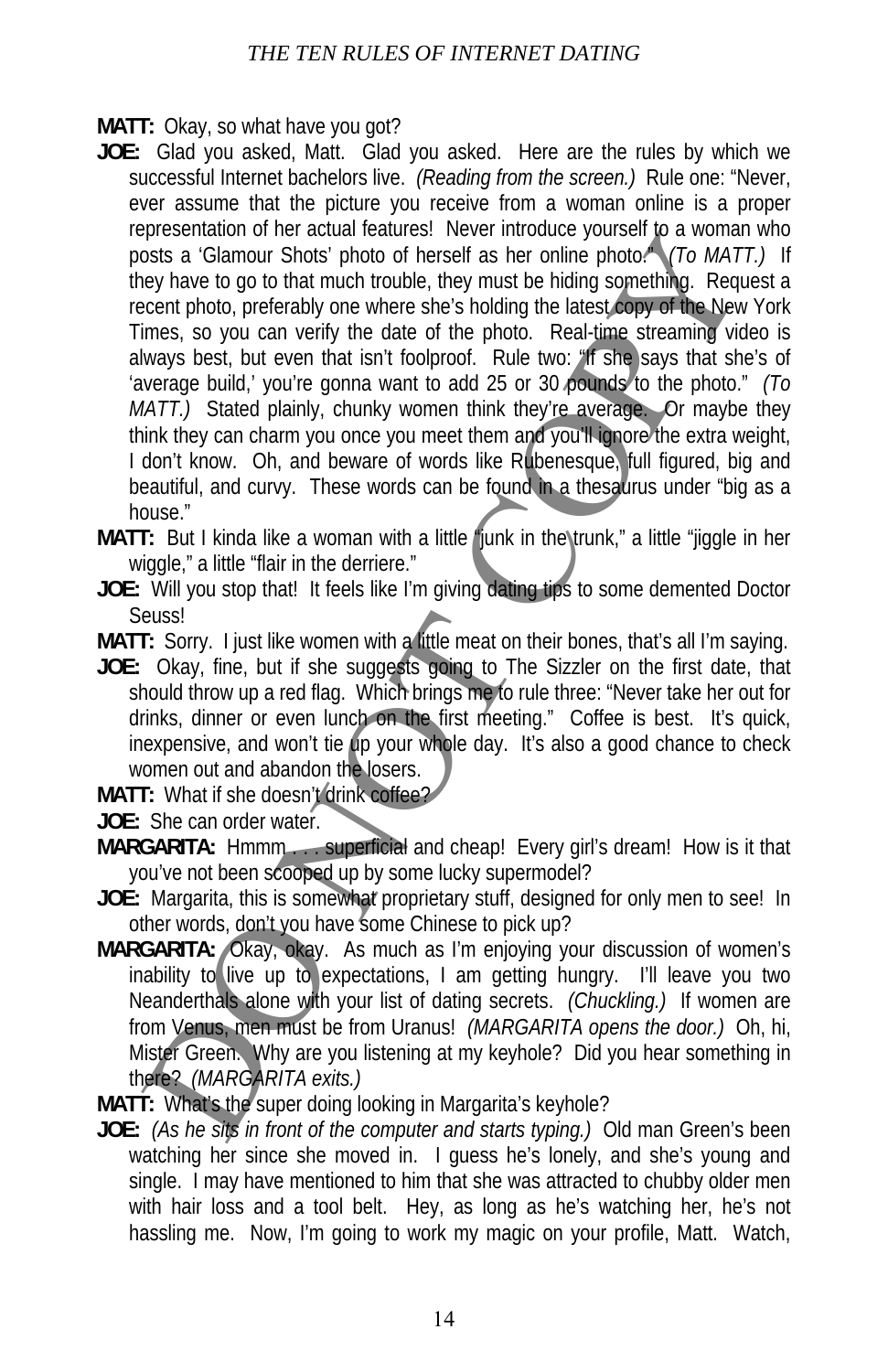learn and be amazed! Let's see, you have monogrammed underwear, so we'd better keep your initials the same.

**MATT:** No one is going to be seeing my underwear!

**JOE:** Well, not with an attitude like that, they're not! How does Matt Walters sound?

**MATT:** I don't want to date anyone. I'm in the middle of a divorce!

**JOE:** Hey, Matt, you gotta jump right back on the horse!

**MATT:** Natalie is not a horse.

- **JOE:** It's just a figure of speech, Matt. Now, I can add this profile with your help or without it, but it will be put on. If I do it myself, I can't assure you that you'll be happy with the final result . . .
- **MATT:** Matt Wilson will be fine, thanks. So what's rule four?
- **JOE:** Four: "Never give her your home phone number or work number; only your cell phone number!" The last thing you need is for her to call when you're preoccupied with another houseguest, if you know what I mean. *(JOE's cell phone rings.)*
- **MATT:** And thus the reason your cell phone has been going off like Bobby Knight on speed.
- **JOE:** Well, yeah, I guess so. *(Answering cell phone.)* This is
- Joe . . . Hi. *(He searches the chart for information.)* Yes, it has been too long. How long would you say it's been? . . . Two weeks. Right, two weeks. We'll have to get together soon. When do you get off from work? . . . Oh, you don't work. I remember that now. Sorry for the mix-up. *(JOE is still searching the chart frantically for some information on who the caller might be.)* . . . No, the weekend doesn't work for me. I'll be, uh, at my mother's. . . . Oh, Mom! How are you? . . . Yes, of course I knew it was you. Don't be silly! . . . Yeah, Matt made it here okay. He was mugged, but that was before he left his house. I'm sorry, make that Natalie's house. . . . Sure, let me let you talk to him. *(He hands the phone to MATT.)* Natalie got your cell phone, too, huh? is the two set are worker in the media of the base and a server in the media of the by-<br>Hey, Matt, you gotta jump right back on the horse!<br>
It's just a figure of speech, Matt. Now, I can add this politic with the figure w
- **MATT:** *(Nodding.)* Hi, Mom. . . . No. Joe was just kidding, Natalie didn't mug me. . . . Yes, Mom, I brought my toothbrush. I am a dentist. Remember? . . . Yes, and clean underwear. I wouldn't want to embarrass you if I got hit by a truck. . . . No, not yet. Joe sent the neighbor lady to get some, though. She should be back soon, if she doesn't get mugged going through the park.
- $\ldots$  Chinese.  $\ldots$  No, the food is Chinese, not the neighbor lady.
- . . . Sure, I'll come see you this weekend with Joe. *(JOE shakes his head vigorously, and tries to wave off the idea.)* . . . No, really, we want to. . . . You're not an inconvenience, Mom. . . . No. I'm not just saying that. . . . No, I mean it! . . . I know, Mom. . . Yes, I know you don't get out of the house much. We'll take you to lunch, all right? . . . Yes, I'd love to take you on a vacation, but I can't leave work for a while . . . Because I'm getting divorced and can't afford it. . . . No, I don't think Joe is going on vacation, either.
- **JOE:** Tell her I'll take her on my next honeymoon to South America.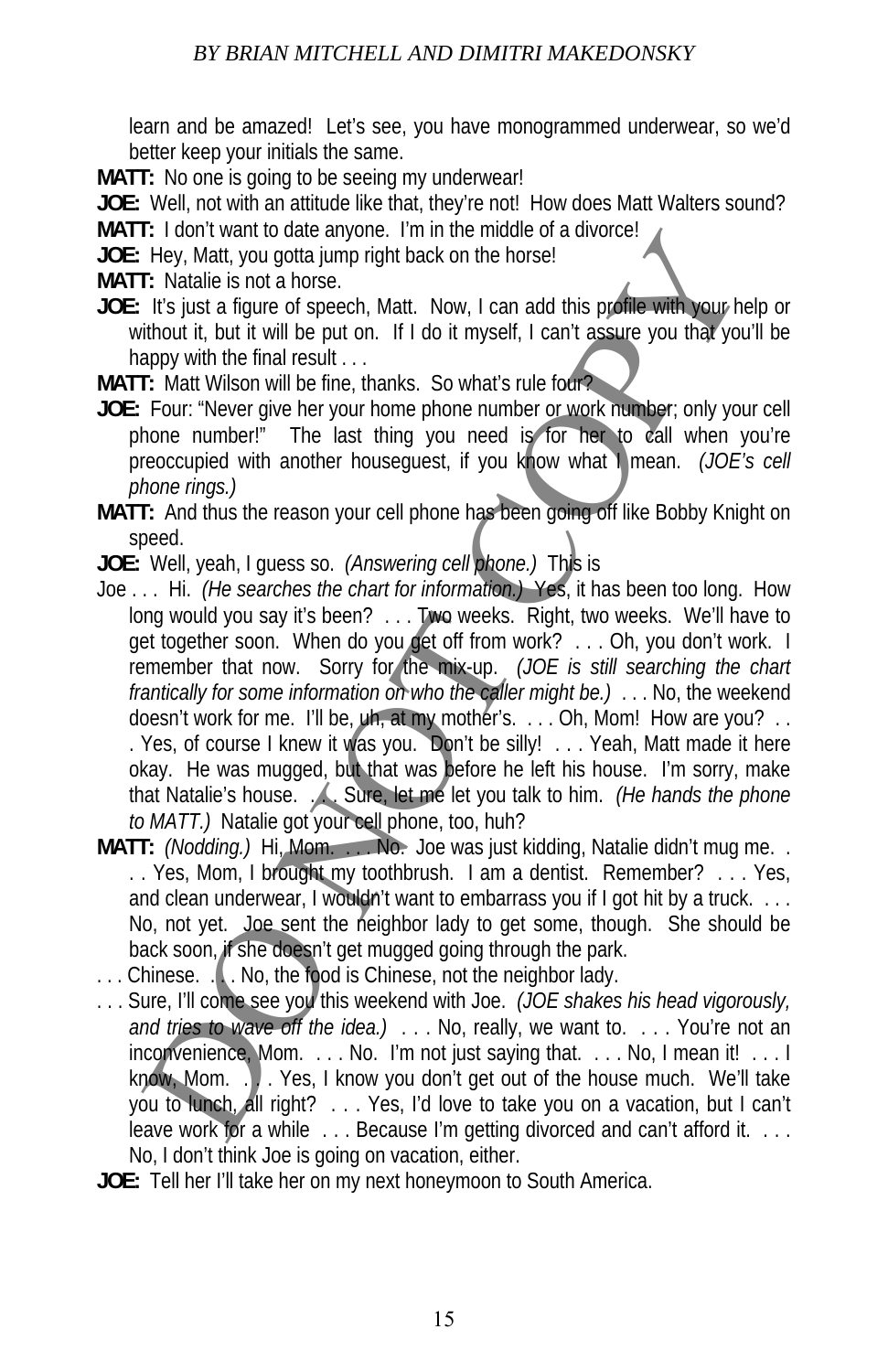- **MATT:** Joe says he'll take you on his next honeymoon to South America . . . No; I don't suppose that'll be soon. . . . All right. I love you, too. See you Saturday. *(MATT hangs up the phone.)* You didn't recognize your own mother's voice?
- **JOE:** Hey, I don't even know how she got my cell phone number. *(He returns to the computer screen.)* All right, I'll put you in as Matt Wilson. I think you'll regret that, though, it'll make the private eye's job a lot easier.
- **MATT:** Private eye?
- **JOE:** Sure, some women have all their contacts from the personals service checked through a private eye to keep the deadbeats and nutcases away. Not that I'm a deadbeat or nutcase, I just like to maintain my privacy.
- **MATT:** And you don't necessarily think a woman would be attracted to a divorced garbage man still paying off his first honeymoon, right?
- **JOE:** That hurts, Matt. Do I seem like the kind of guy that would lie to get a woman interested in me?
- **MATT:** You're kidding, right?
- **JOE:** Well, okay, I might stretch the truth a bit if she were way out of my league . . .
- **MATT:** That doesn't narrow it down all that much, does it?
- **JOE:** Ouch! Okay, you win. Now, I can't put you down as a dentist. You wouldn't get a date at all. I might as well put you down as an accountant. No, we'll make you a . . . comedian? No, you'd be expected to be funny; too much of a stretch for you. Not a magician, either. How about an air-traffic controller? Or a file clerk? by the sect of the the private internal and which will are solar window and the solar the solar the solar term of the private the private term of the private eyes job a lot easier.<br>
I. Private eye?<br>
Sure, some women have t
- **MATT:** You get to be a plastic surgeon and an Internet entrepreneur and I get to be a file clerk?
- JOE: That way your date isn't expecting someone interesting. I only suggest that to take the pressure off of you. It's better to under-promise and overperform.
- **MATT:** I am not ashamed to be a dentist.
- **JOE:** But you'll seem like a total loser -
- **MATT:** A dentist!
- JOE: Fine. You know, I'm trying to help you out here, but you just refuse to be reasonable!
- MATT: First off, Joe, I'm not ready for a new relationship. Second, if I do start a relationship, it will be an honest and open relationship. Thirdly, the day I take advice on dating from you is the day Satan ice skates to work.
- **JOE:** Honesty? If you want honesty, why would you even try to date online? That isn't the way it works.
- **MATT:** Well, maybe it should!
- **JOE:** I want money to grow on trees, but that doesn't make it happen! Internet dating is, by definition, a dishonest approach to encountering the opposite sex. You can't change that! Why would you want to? If you want an honest relationship, go to church, or meet someone at the Laundromat, or in the vegetable aisle. Don't start messing up a good thing for the rest of us! Which, conveniently, leads us directly into rule number five: "Dishonesty is usually the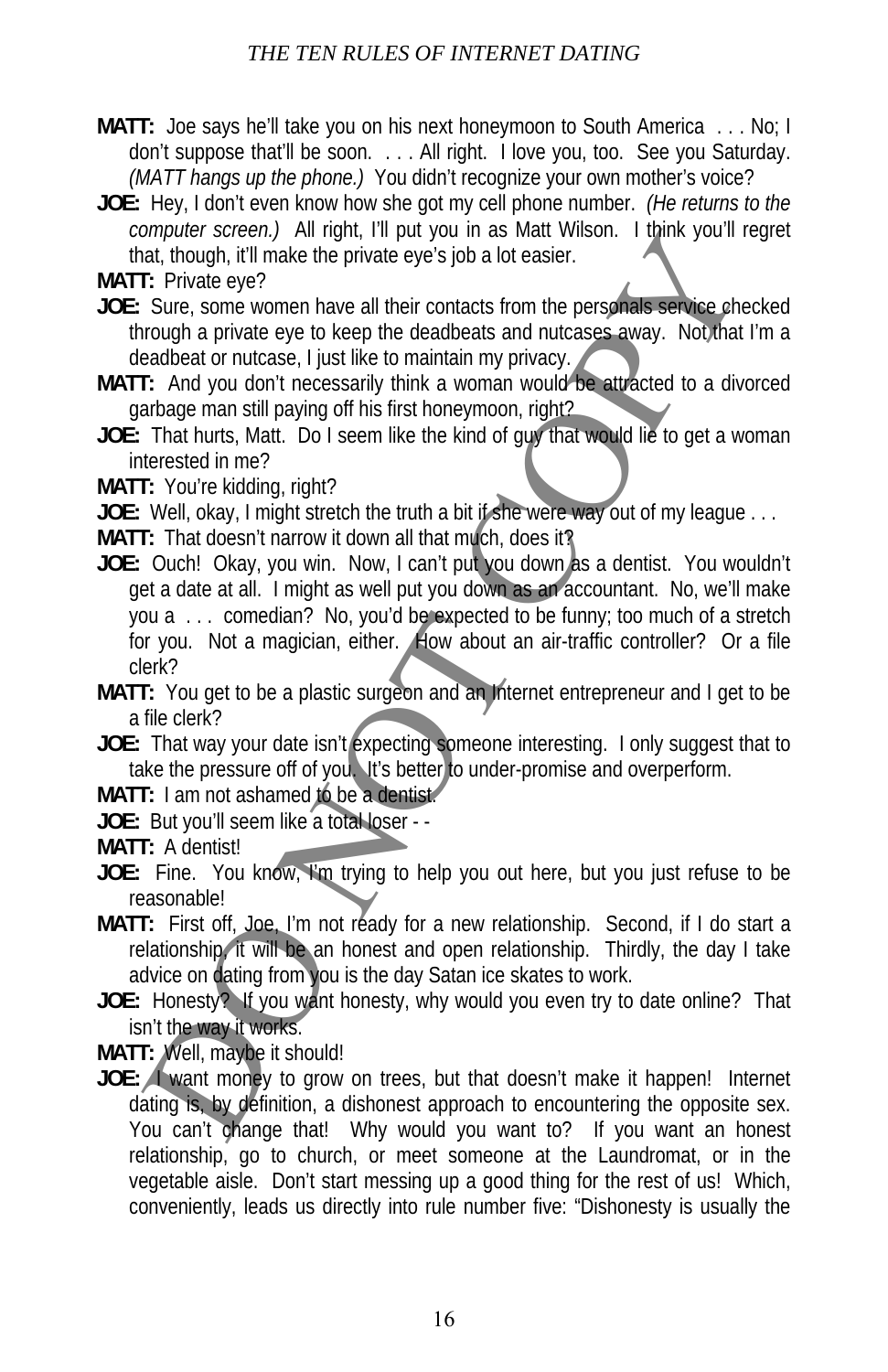best policy." Never tell the truth when a lie will do. Honestly, Matt, the truth should only be used as a last resort.

- **MATT:** You know, Joe, I don't really think I'm ready for this yet. I have all of these morals getting in the way.
- JOE: I'm going to be honest with you, brother of mine. You may never be ready. Some birds are made to fly and some aren't. You, dear brother, are the flightless chicken to my soaring eagle, a penguin to my albatross. But all is not as hopeless as you seem to be. I'll tell you what, you are an obvious social misfit, probably because you've spent too much of the last fifteen years in a stifling marriage. We need to get you out there. Meeting people. Meeting women! Let's have a party. It'll get you back in the swing of things. The going to be notes with you, bothous the matter. You may held be protestant only as a protect of ty and some aren't. You, dear broker, the flightickness by ourse in the solution of the last fifteen years in a since and
- **MATT:** Look, Joe, Natalie left me for the regional distributor of toilet pucks. You know, the little blue discs they put in urinals to keep the smell down? It's gonna take me a while to recover from that, okay? I don't want to have a party.
- **JOE:** Urinal pucks, huh? Hmmm . . . it's worse than I thought. You really are a loser . . . Not to worry, though . . . we'll only invite people from the Star Wars chat room. You like Star Wars, right? It'll be easy. We have a few drinks, we play a little space music, we bring out the action figures . . . Then, after you've warmed up and practiced, we can invite real people with social skills and everything to the next party. What do you say?
- **MATT:** When?

**JOE:** A couple weeks? It'll give you some time to recover a little.

- **MATT:** It'll take two weeks just to clean this place up!
- **JOE:** Don't be ridiculous. We'll have it at Margarita's. I don't want complete strangers coming into my apartment.
- **MATT:** Afraid they might make a mess?
- **JOE:** Well, that, and they could be casing the joint. I've got a lot of nice stuff here.
- **MATT:** Where?
- JOE: Well, half a set of golf clubs, for one. And I have a bowling shoe hidden around here somewhere.

**MATT:** Okay. Okay.

- **JOE:** I don't have much, but all this stuff is important to me. I don't want anything stolen.
- MATT: But you're willing to sacrifice Margarita's stuff.

**JOE:** I've been to her place. I think I've removed everything of real value.

**MATT:** Okay, two weeks. Now, where were we? Rule number six?

- JOE: Rule six is this. "If a girl treats a pet better than you, it's time to ditch her." And rule seven is related to rule six. "When a girl starts mentioning marriage, weddings, children, china patterns, or co-habitation, it's time to make tracks."
- **MATT:** So rules six and seven are the "time to dump her" rules? That's how they're related?
- **JOE:** No, Matt. They're related because of rule number eight: "If a woman you are dating is particularly hot, you may ignore rules six and seven."
- **MATT:** Wow! I am absolutely shocked!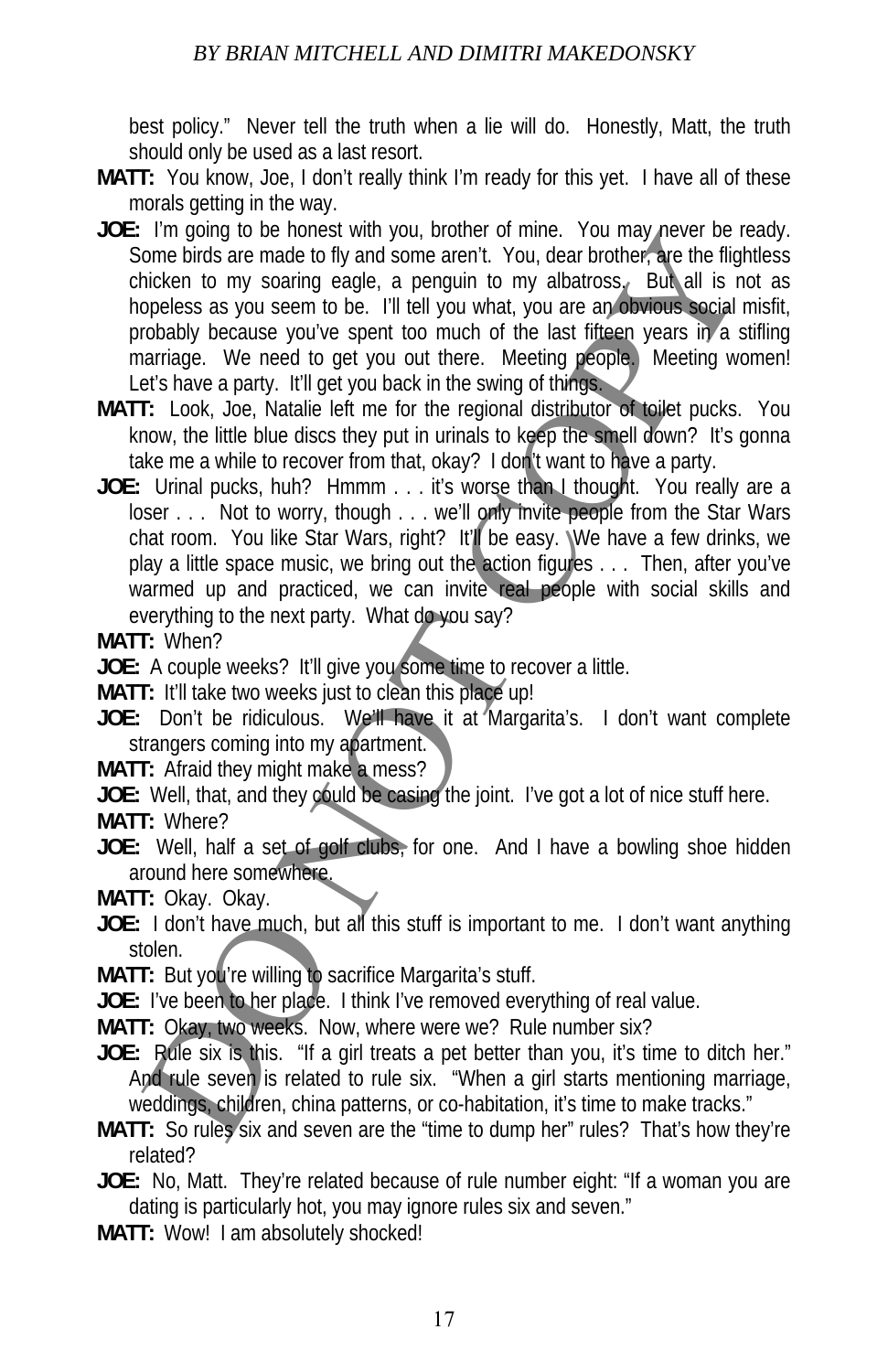**JOE:** I know! Brilliant, aren't they?

- **MATT:** No, not that. I just didn't think my opinion of you could get any lower than it was. This is phenomenal!
- **JOE:** You can mock me all you want. This is three years of research I'm giving you for free.
- **MATT:** Fine. So teach me, Obi-wan. What's number nine?
- **JOE:** "Never, ever allow one woman to meet another."
- **MATT:** You had to write that down?
- **JOE:** The rules are for beginners, Matt. Some of them might not be as bright as I am.
- **MATT:** So, you're like a Special Ed teacher for idiots that want to date?

**JOE:** Yes. Like you.

- **MATT:** So, have you helped anyone yet?
- **JOE:** I fixed my buddy, Eric, up with Margarita a couple weeks ago.
- **MATT:** And how did it work?
- **JOE:** She told me she was desperate, but apparently not desperate enough to go out with Eric twice.
- **MATT:** You and Margarita seem close. How come you haven't gone out with her yourself?
- **JOE:** She's great. Don't get me wrong; she's pretty and smart. Pretty is great; smart isn't so great. It's just that she knows me too well. She can tell when I'm lying. If these<br>
In Eig. So teach me, Obi-wan. What's number nine?<br>
The mest all owite that down?<br>
The rules are for beginners, Matt. Some of them might not be as pright<br>
The rules are for beginners, Matt. Some of them might not
- **MATT:** So can I; you open your mouth.

*MARGARITA enters. She has several large bags from "Pete's Pakistani Palace and Sushi Bar." She is followed by PETE.*

- **MARGARITA:** *(Speaking into the hallway.)* No, Mister Green, this is Pete. He's not my boyfriend. Really. *(PETE enters. MARGARITA shuts the door. Then, to JOE.)* I'm back!
- **JOE:** Who're you?
- PETE: I'm Pakistani Pete.
- JOE: Really? You don't look Pakistani.
- **PETE:** I'm not. The food comes to sixty-three twenty. Plus tip.
- **JOE:** It's for you, Matt.
- **MATT:** Wouldn't he take a check?
- **MARGARITA:** I didn't have a check.

**MATT:** Yes, you did. I gave you a blank check with the dancing teeth. Remember?

- **MARGARITA:** Of course I remember. I just didn't have the check when I got to Pete's. I was kinda mugged in the park. I mean, the guy had a gun and wanted my money. What could I do? And I felt kinda sorry for him; he probably didn't have any friends to help him out.
- **MATT:** You felt sorry for the mugger?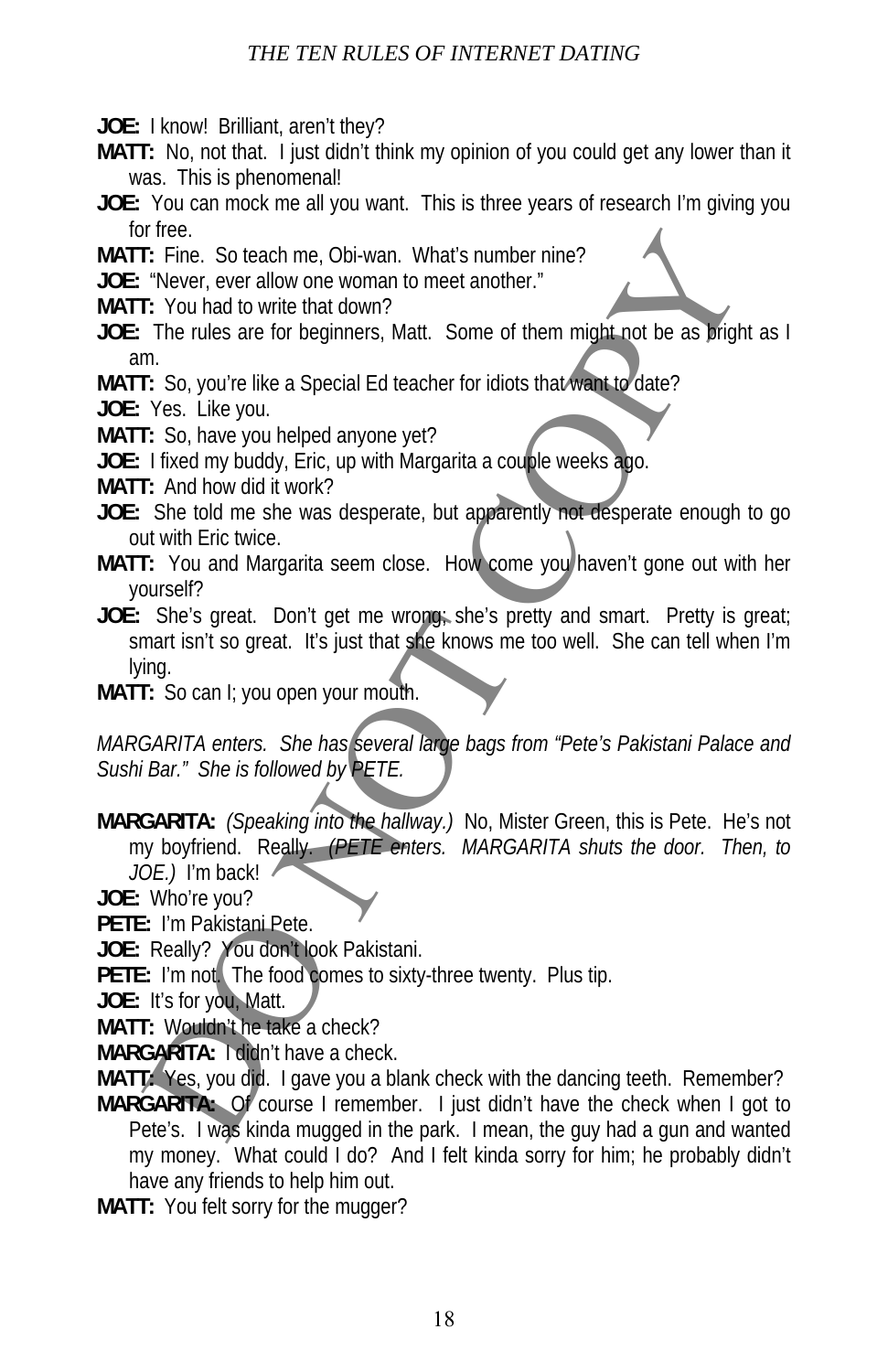- **MARGARITA:** Right. So, I was going to give him a couple bucks to help him out. You know, keep on the good side of karma and everything. But, I only had a buck-seventeen on me because I had left my purse in my apartment. Then it hit me! "Hey! I've got this check. Maybe he'll take that." And he was willing. So that ended pretty well, but then I had no check to pay with at Wong's. And I guess they tend not to give a line of credit to people they don't know, without any money or identification, who're sweaty because they just ran through the park. Anyway, when I left Wong's, I noticed Pete's Pakistani Palace and Sushi Bar next door. I mean, what luck, right? Pete said business was slow, and he'd help deliver the food if we'd pay him when he got here. This is Pete! and these there were the mind of user in the mind of the said you and the said you and the said you and the said you and the said you and the said Sustain Pharmy with the weak that we weakly because they just ran through t
- **PETE:** Pleasure.
- **MATT:** *(Making out check.)* How much?
- **PETE:** Sixty-three twenty. Plus tip.
- **MATT:** *(Rips off check and hands it to PETE.)* I'd cash it early tomorrow, Pete, just in case Margarita's mugger is an early riser.
- **JOE:** Pete's Pakistani Palace and Sushi Bar? I thought sushi was Japanese.
- **PETE:** It is. I decided to diversify last year. The Pakistani food just wasn't moving.
- **MATT:** Did it help?
- **PETE:** Not much. I'm still paying off the new sign, and I'm sixty days late on my janitorial supplies account.
- **JOE:** Thanks for sharing that. So what did you bring us?
- **PETE:** We got a good selection of the finest Pakistani cuisine in town. I brought a squid rolls sampler, eel eggs in tartar, three sushi cakes, and a Pakistani Party Platter. It normally feeds seven to ten, but she said you were hungry.
- **JOE:** Well . . . I was hungry!
- **PETE:** You try it. I promise you, it's one of a kind. I only use the freshest meat from Fuzzy Joe Campbell's Butcher Shop and Fish Hatchery.
- **MATT:** Fuzzy Joe Campbell? Didn't he play linebacker for the Minnesota Gophers about fifteen years ago; big, hairy guy?
- **PETE:** Yep, that's him. At least it was, you know, before he was kicked off the team for cross-dressing. Well, I'd better get back before my wife finds out I'm meeting the supply guy today. I mean, how many toilet pucks does she think we need? *(PETE exits.)*
- **JOE:** Looks like you and Pete have something in common, Matt. His wife can't say no to a toilet puck guy, either.

## **MARGARITA:** Let's eat!

*BLACKOUT.*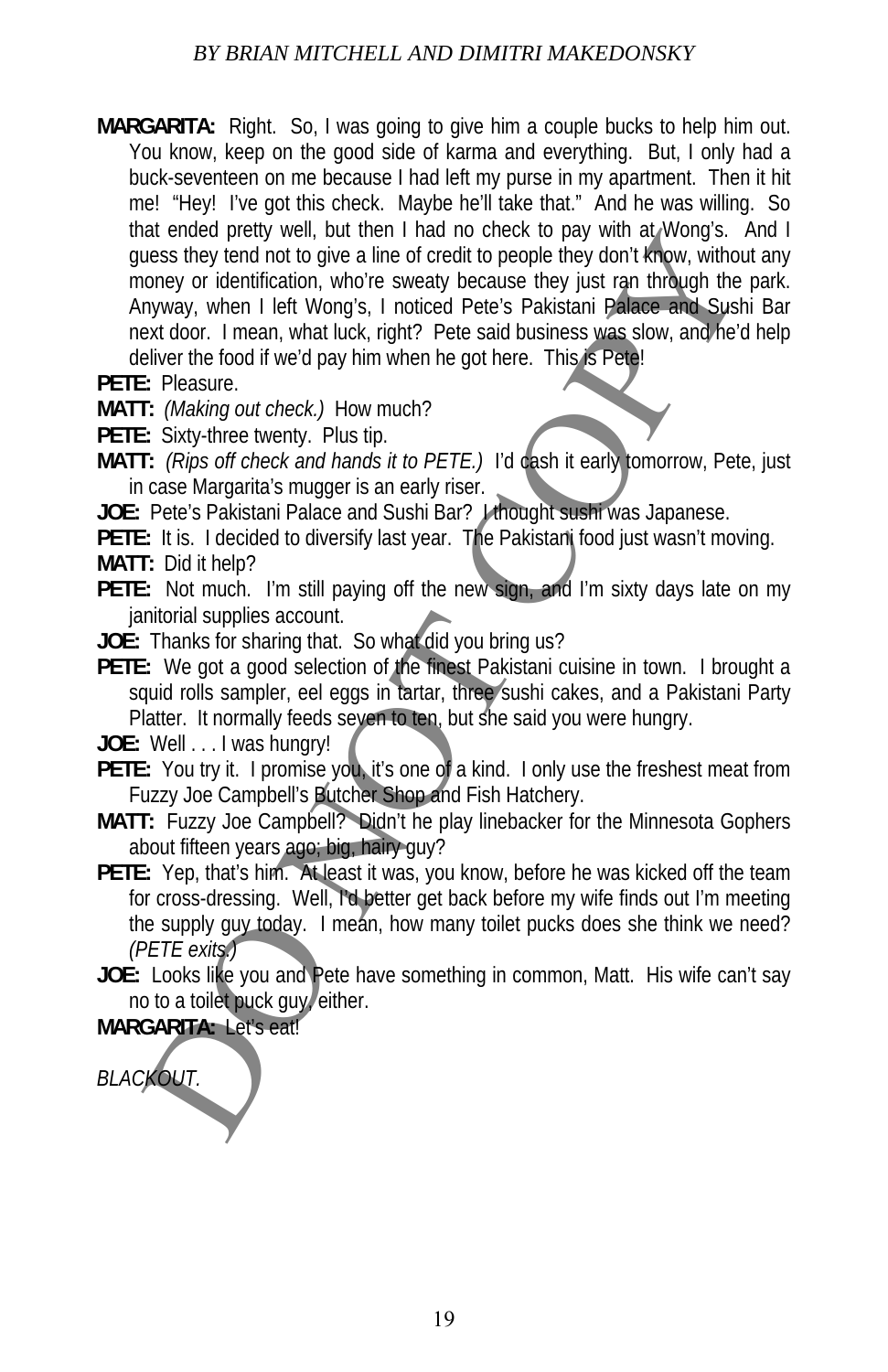## **ACT ONE, SCENE 2**

#### *AT RISE:*

*Two weeks later.* The room is much the same, except for many take-out bags that *read "Pete's Pakistani Palace and Sushi Bar" scattered about the apartment. The doorbell rings. JOE, seated on the couch and listening to himself on the radio, ignores it. The doorbell rings again. Then again. MATT enters from the kitchen.*

**MATT:** Joe, don't just do something, sit there! I'll get it. You need your rest. *(Looks in an empty bag he picked up off of the floor.)* Darn it, Joe! You ate all of the squid cakes?

*MATT opens the door to reveal LUKE, a boy around twelve years of age. LUKE carries a suitcase and a small box.*

**JOE:** Hey, look who's here! How's my favorite little colon today?

**MATT:** Joe!

**LUKE:** Gee, Uncle Joe, you must really make friends fast, huh?

**JOE:** He . . . he was a colon . . . in the play.

**MATT:** Oh, right. Sorry, I forgot about that.

**JOE:** I enjoyed the play, Luke.

**LUKE:** Thanks.

**MATT:** Did you even understand the play, Joe?

**JOE:** Most of it.

**LUKE:** What didn't you understand?

- **JOE:** Well, I didn't really understand the kid in the box surrounded by the other kids sleeping.
- **MATT:** That was in the history section, Joe. The kid in the box was an Egyptian pharaoh. The other kids were the servants.
- **JOE:** They didn't seem to do too much.
- **LUKE:** See, Egyptians believed that whatever was entombed with the pharaoh would follow him to the next world. When he died, they would kill some servants so they could serve him in the afterlife.

**JOE:** Boy, you just don't find job security like that any more, do you? Come on in! **LUKE:** You were right, Dad. Uncle Joe does live in a craphole.

**JOE:** What?

- **MATT:** *(Slipping some cash into LUKE's hand.)* That's not what I said, was it Luke? I said that I'd be staying at Uncle Joe's apartment because Mom kicked me out of the house. You must have heard Joe's apartment is an outhouse and gotten confused, right? Treuts Preastant Prelacter and Sustin Barr scattered about the planning.<br>
Tel. ings. JOE, seated on the couch and listening to himsely on the<br>
fold ings. JOE, seated on the couch and listening to himsely on the<br>
F: Joe, do
- **LUKE:** *(Pocketing the money after inspecting it.)* That must be what happened.
- **MATT:** So, how was the ride over, Luke? Did Glen give you any trouble?
- **LUKE:** No. He and Mom were eager to get to the big ceremony. Sounds really boring to me.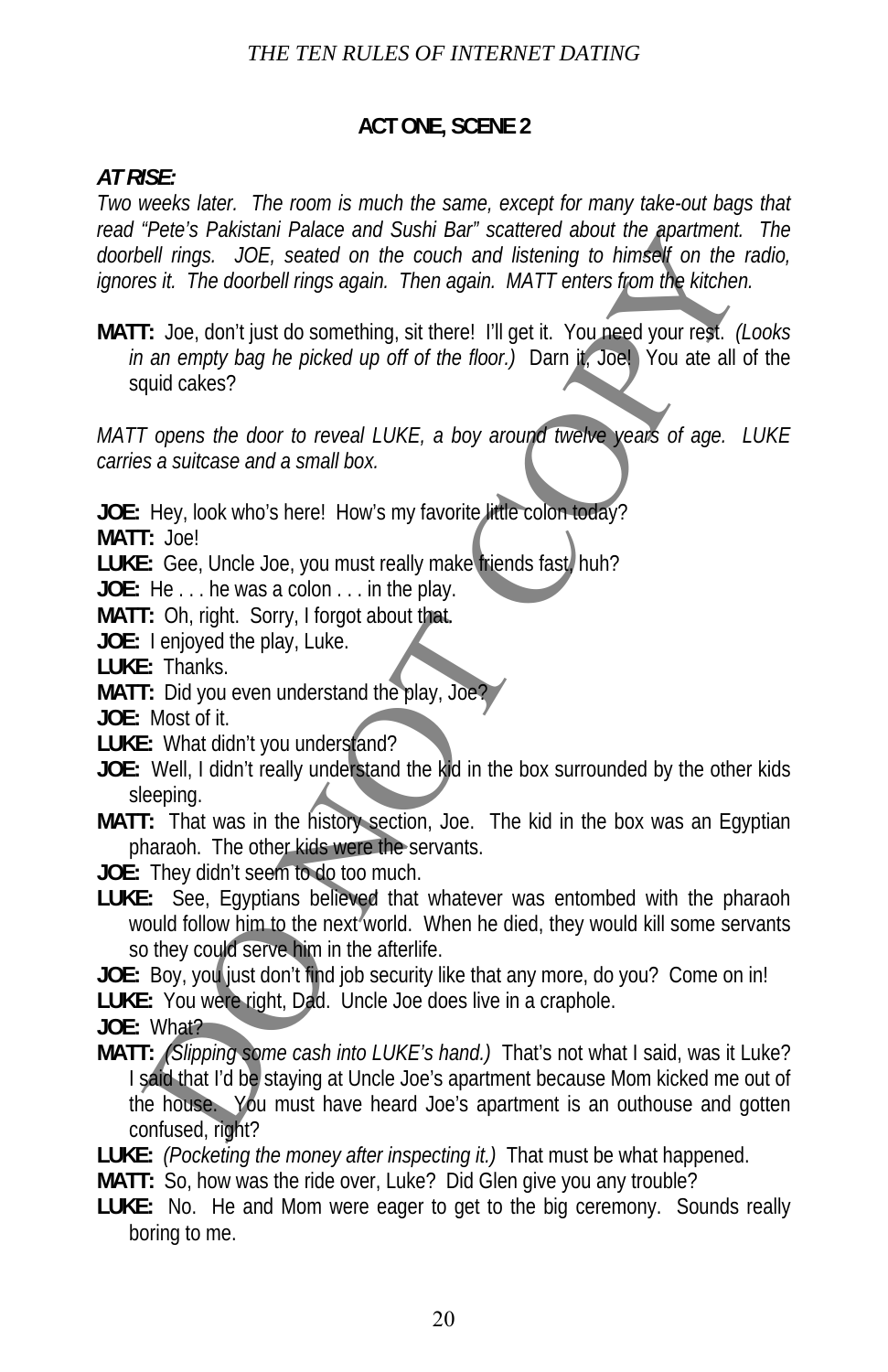## *BY BRIAN MITCHELL AND DIMITRI MAKEDONSKY*

**JOE:** What ceremony?

- **MATT:** Natalie's new boyfriend, Glen, is the top seller of urinal pucks in the Midwest. He's receiving the Golden Puck Award tonight at the Toilet Cake Distributors' Annual Convention. The T.C.D.A.T., they call it in the toilet business.
- **JOE:** And dare I ask how one is chosen to receive the coveted Golden Puck Award?
- **MATT:** Glen sold over 250,000 sanitary urinal pucks in the tri-state area.
- **LUKE:** He also gets a ten-dollar gift certificate to McDonald's, a free carwash, and gets his name engraved on The Silver Urinal at his work.
- **JOE:** Hmmm, impressive! *(Pause.)* Well, don't just stand there looking. Make yourself at home, little buddy. This is Uncle Joe's place. We'll have lots of fun while you're here! We can play games and watch cartoons, and --
- LUKE: Look, Uncle Joe, don't patronize me, all right? I'm not some naïve little second grader any more.
- **JOE:** Oh. Right, of course not. Sorry. What's in the box?
- LUKE: Oh, this was in front of the building. It's got your name on it, Dad, so I brought it up. There's a whole bunch more waiting downstairs.
- **MATT:** Let me see what you have there. *(Looks at box.)* Great news! It's the new floss I've been waiting for! Quick, Joe, drive me to my office so I can get this in the examining rooms.
- **LUKE:** You're excited about floss? Is this just a dentist thing?
- **MATT:** This isn't just any floss, son! This is the latest thing! It's unwaxed and filled with vitamins A, D, E, fluoride, and calcium. It delivers all those vitamins right into the gums! It's super-floss! I've been on a waiting list for two years for this! Only the Beverly Hills orthodontists have had this before now. And uate i ask how one is notset to located about the coverage interesting that the content in the state of the state of the state of the state of the state of the state of the state of the state of the state of the state
- **JOE:** Fine, I'll drive you and the wonder floss to your office. You want to come, Luke?
- LUKE: Can I stay here? I just spent an hour in Glen's work van on the way here. I think I'm a little woozy from the disinfectant smell. Plus it takes energy riding in a van shaped like a toilet. Somehow it seems to suck the self-esteem right out of your body.
- **JOE:** I bet it does. Sure, you can stay here. If it's okay with your dad, that is. You can play solitaire on the computer or something. Make yourself at home. Mi casa, su casa.
- **MATT:** Its blue, Joe. Blue floss! I don't remember ever being this happy. I think I'm going to cry.
- **JOE:** Come on, Matt; let's go dump the floss before you make me regret inviting you into my home. Hey, Luke, when we get back we'll order in from Pete's Pakistani Palace and Sushi bar. You'll love it. Pete makes these lizard tongue crêpes that are to die for!
- **LUKE:** Sure, Uncle Joe. But I guess I should mention that I did have lizard tongue for lunch . . .
- **MATT:** And don't forget the grasshopper fondue!
- **JOE:** I heard they're free-range.
- **MATT:** Yeah. All right, Luke. We'll be back soon. Will you be all right?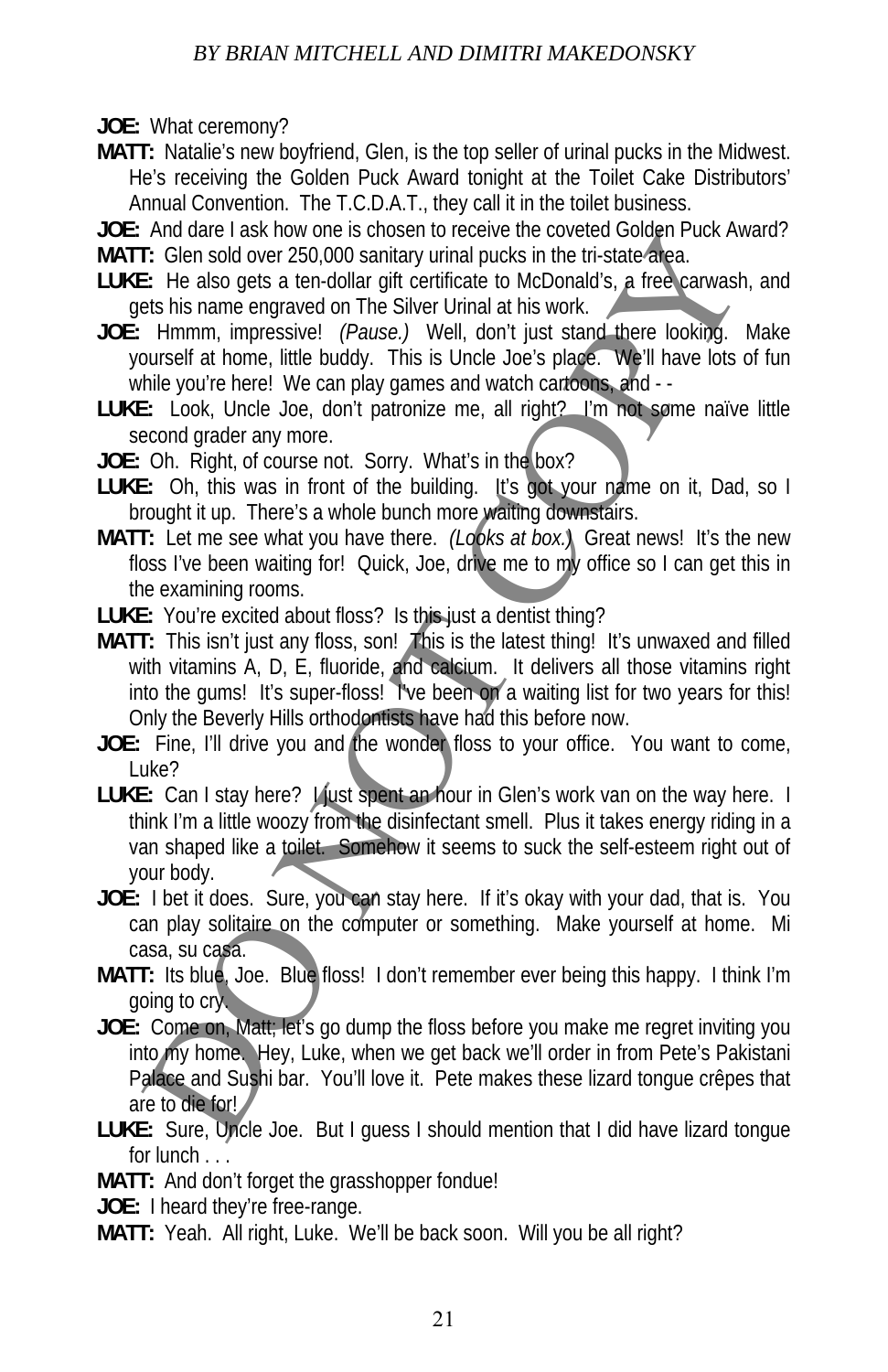**LUKE:** Sure, Dad, I'll just play on the computer.

*MATT and JOE exit. LUKE drops his suitcase and sits in front of the computer. He taps a few keys. There's a quick tap on the door, and then MARGARITA enters.*

**MARGARITA:** Hi, Luke. I'm Margarita Robinson from next door. Joe asked me to keep an eye on you while he went with your dad.

**LUKE:** Margarita? Like the drink?

**MARGARITA:** Yeah. It's what my parents were drinking the night they . . . uh, met.

*The computer announces an instant message.*

**LUKE:** What's that?

- **MARGARITA:** Oh, that's an instant message for your uncle. He dates online. You can answer it if you want. His password is "Frisky Business.
- **LUKE:** That's funny. Dad's password is "I heart my floss."
- **MARGARITA:** Really?
- **LUKE:** No. But he might change it after today. You know, Miss Robinson, you are a very attractive woman for your age.
- **MARGARITA:** I'm only twenty-six.
- **LUKE:** Do you work out?
- **MARGARITA:** I do run through the park on occasion. Luke, are you trying to hit on me?
- **LUKE:** Me, Miss Robinson? I'm only a kid. *(Pause.)* Unless it's working . . .

**MARGARITA:** And you'd be old enough when I got out of jail, right?

- **LUKE:** I'd wait for you. *(He sits at the computer, typing.)* Somebody named "Worship my cat" is sending a message.
- **MARGARITA:** *(Pulling out JOE's notes.)* Yes, uh, her name is Brigitte Adams and she's a blonde with green eyes. He hasn't had a date with her yet. She's a teacher at Briarcliff Academy. She thinks your uncle is a plastic surgeon.

**LUKE:** Miss Adams! She teaches at my school. She's a friend of Mom's.

**MARGARITA:** We should set her up on a date with your uncle.

LUKE: No way! She's a witch! No wonder she can't find a date in the real world. I can't do that to Uncle Joe.

**MARGARITA:** Then shove over so I can do it.

- **LUKE:** *(Letting MARGARITA take his seat. He reads the chart for information on Brigitte.)* Why? She's mean.
- **MARGARITA:** Luke, adult men look for different things than young kids. And mean teachers treat men differently than their students. The chart says he wants to set up a date with her. Let's see . . . *(She types.)* How's it going, Brigitte? Haven't talked to you in a while. GARITA: Hi, Luke. I'm Margarita Robinson from next door. Joe asked is: Margarita? Like the dink?<br>
EST Amagnita? Like the dink?<br>
GARITA: Yeah. It's what my parents were drinking the night they . . . .0th,<br>
CGARITA: Yeah. It

**LUKE:** That's it? That's the best you can do?

**MARGARITA:** I suppose you could do better?

**LUKE:** In my sleep, sweetheart.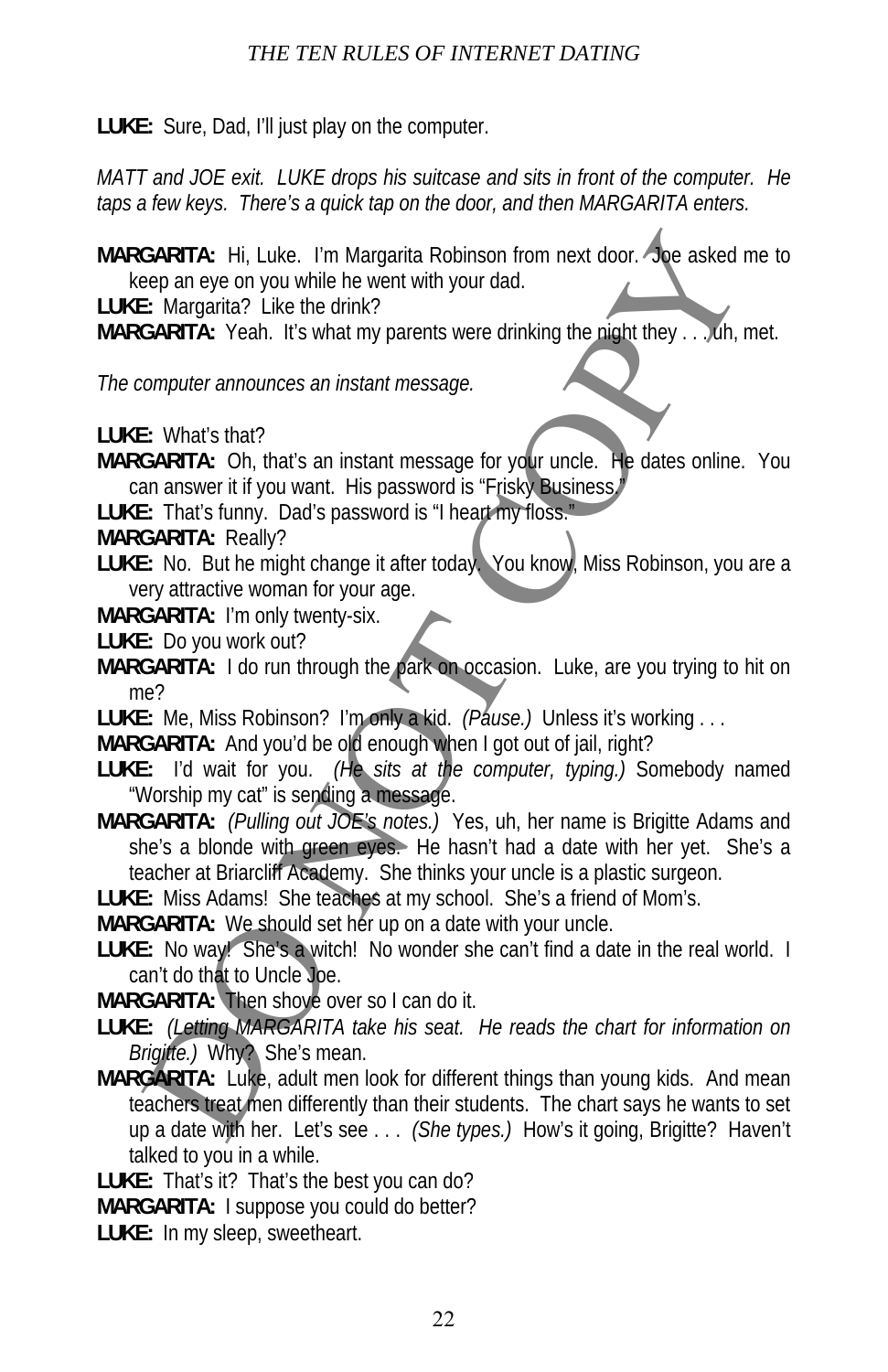## *BY BRIAN MITCHELL AND DIMITRI MAKEDONSKY*

**MARGARITA:** All right, big shot, let's see what you've got.

**LUKE:** Okay. Write this. "I was hoping you'd be online tonight, Brigitte. You always seem to be able to brighten my day. It's been a tough day at the hospital. Some days I feel that I'm contributing so little for the betterment of mankind. I wish I were a teacher, molding young minds and preparing them for the world. I would trade all of my wealth if I could only make a real difference in someone's life the way that you do."

**MARGARITA:** *(Typing.)* That's laying it on a bit thick, isn't it?

- **LUKE:** I know Miss Adams. She's a sucker for anyone that thinks she's special. I got an A in her class by repeatedly writing my essays on how she improves the school.
- **MARGARITA:** Wasn't that a little obvious?
- **LUKE:** I'm not an idiot, Margarita. I camouflaged it. What does she say?
- **MARGARITA:** *(Reading from the computer screen.) "*Oh, Joe, you change lives, too. Bringing beauty to homely people and creating bosoms for the bosom-less is a gift. Just think of the lives you've touched, and the difference you make, especially that one woman. I'll never forget the story you told me about the "thin lipped lady," and how she agonized over the fact that her husband didn't enjoy kissing her anymore because he was always hitting her teeth, and how you miraculously sucked the fat out of her bottom and injected it into her lips! Now her husband kisses full, luscious lips! You are an artist, and your medium is cellulite!" ere a leadiner, minulay ground minis and preparamy unerest and a did for every intervent in the word. The same of the space of the space of the space of the space of the space of the space of the space of the space of the

**LUKE:** He actually told her that? HA! So, that means, every time the husband kisses her, he's kissing her

**MARGARITA:** Luke! Please!

**LUKE:** That's gross! Okay, here. "Again, you bring sunshine into the night of my existence. Your sweet words comfort an agonized soul."

**MARGARITA:** That's good! Let's invite her to the party tomorrow night.

**LUKE:** Are you sure?

**MARGARITA:** It's for Joe. I just click here and here, and ...

**LUKE:** That doesn't look right, Margarita. How come the screen is sending the note to all of those addresses? Look at the screen names: "I Heart My Cat," "Eye Candy," "Worship my cat," "Heartbreaker," and a bunch more. Did you send this out to everyone?

**MARGARITA:** Well, only to those in Joe's address book. It was an accident, Luke.

**LUKE:** I don't think Uncle Joe's going to appreciate this as much as I thought he would.

*The front door opens and JOE and MATT enter.*

**MATT:** We're back. **MARGARITA:** Oh, that was quick! **JOE:** Hey, Margarita, how'd it go?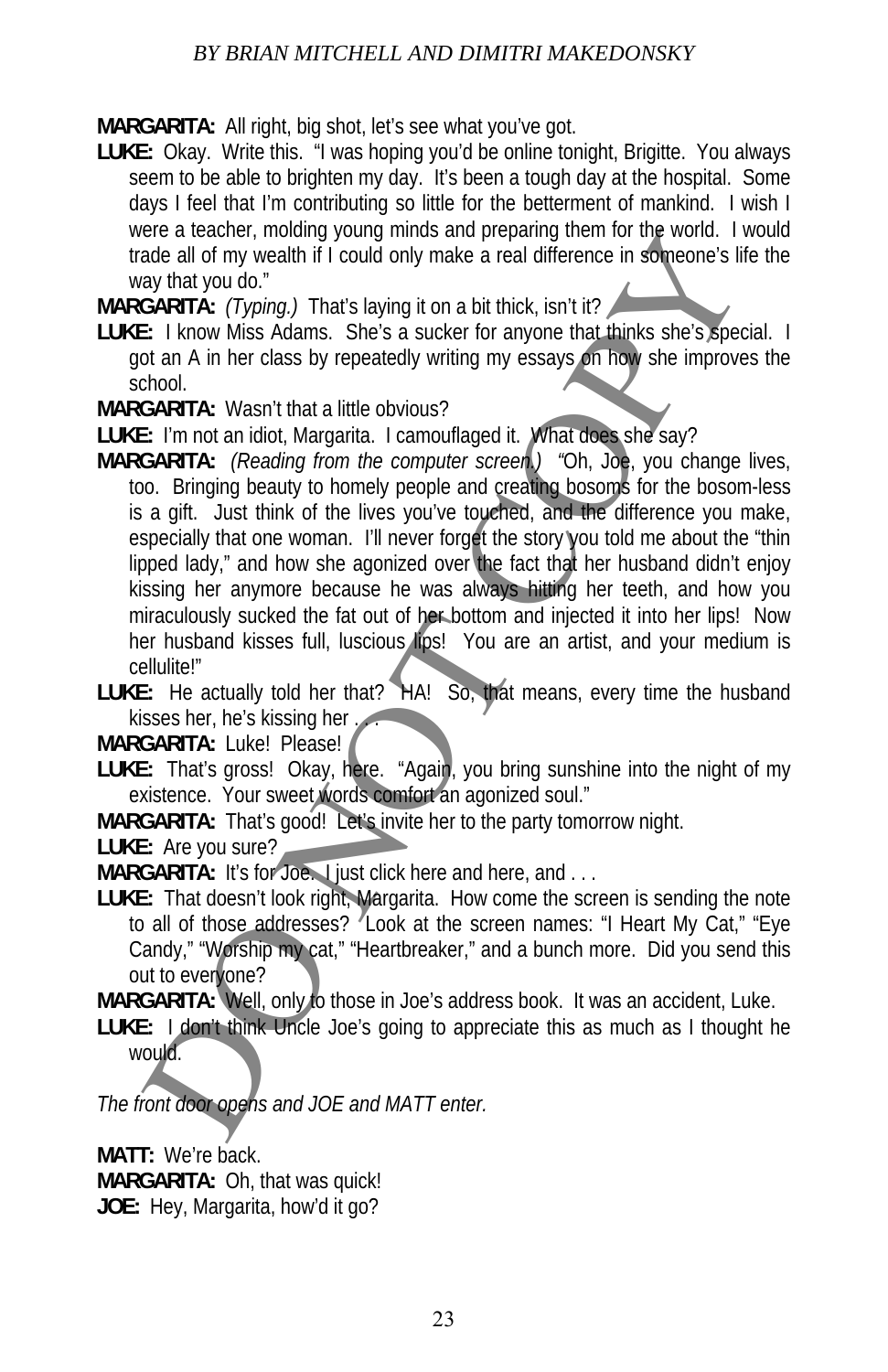- **MARGARITA:** *(Frantically clearing screens on the computer.)* Oh, not bad. Luke and I were . . . learning to instant message.
- **LUKE:** Uncle Joe, Margarita accidentally -
- MARGARITA: Gave out your password! My brain is just going kaplooey! Yesterday, I put the ice cream in my gym bag and my running shorts in the freezer. Needless to say, I received some interesting glares from the aerobics instructor as I sat on the rowing machine eating Häagen-Dazs in my street clothes. But, hey, you know what? I'm taking us all out to Pete's for dinner. Tonight's Sushi Luau night! We'll get 10% off all entrees if we dress in Hawaiian shirts, Japanese kimonos, or Scottish kilts. I'll grab my kimono on the way out. How's does that sound? esercial, primaring symbol and the interesting glares from the energy yinds and in yinding shows the energy in the constructor as 1 sat on the rowing machine eating Haagep-Daz's in my other. But, hey, you know what? I'm ta
- **JOE:** That's very nice, Margarita. I hear Pete has candied wildebeest brain on the menu tonight. Thanks.

**MARGARITA:** My pleasure. You'd do the same for me, Joe.

**MATT:** No, he wouldn't. What's the color of the sky in your world?

- **MARGARITA:** Anyway, there might come a time when I need a favor. I don't know; a ride to the airport, someone to talk to, or maybe someone to forgive me for a minor mistake. You never know.
- **JOE:** Uh . . . right.
- **LUKE:** I don't think wildebeest is a Pakistani cuisine. Are you sure he's not just throwing together odds and ends and serving it as foreign food?
- **JOE:** Don't be silly! What kind of fool would fall for that?
- **LUKE:** I guess you're right. But about the party tomorrow night, you'll never guess who's coming!
- **MARGARITA:** Uh, Luke? I need you to help me in my apartment. Right now. My grease trap overflowed this morning.

**LUKE:** Anything for you, Miss Robinson.

*LUKE and MARGARITA exit.*

- **MATT:** Say, Joe, I'm a little nervous about the party tomorrow. There's so much to do!
- **JOE:** Piece of cake! We'll get Pete to cater it! God knows he needs the business. Besides, I'm a glutton for those fried eel sushi appetizers in guacamole. Tell you what: we'll talk to Pete tonight about the food. Oh yeah, you'll need to stop by a rental store to see about renting a helium tank . . . and you'll need to get some balloons, maybe some mixed nuts, oh, and booze, and ice . . . probably some soft drinks, too ... coffee ... and some decaf. But, besides that, it's a snap!
- **MATT:** *(Writing all of this down.)* Hmmm . . . decaf, booze, ice. Wait a minute! What are you taking care of?

**JOE:** I'm in charge of the guests and the party room, remember? **MATT:** Fine, but you get half the bill for all this stuff!

**JOE:** Sure.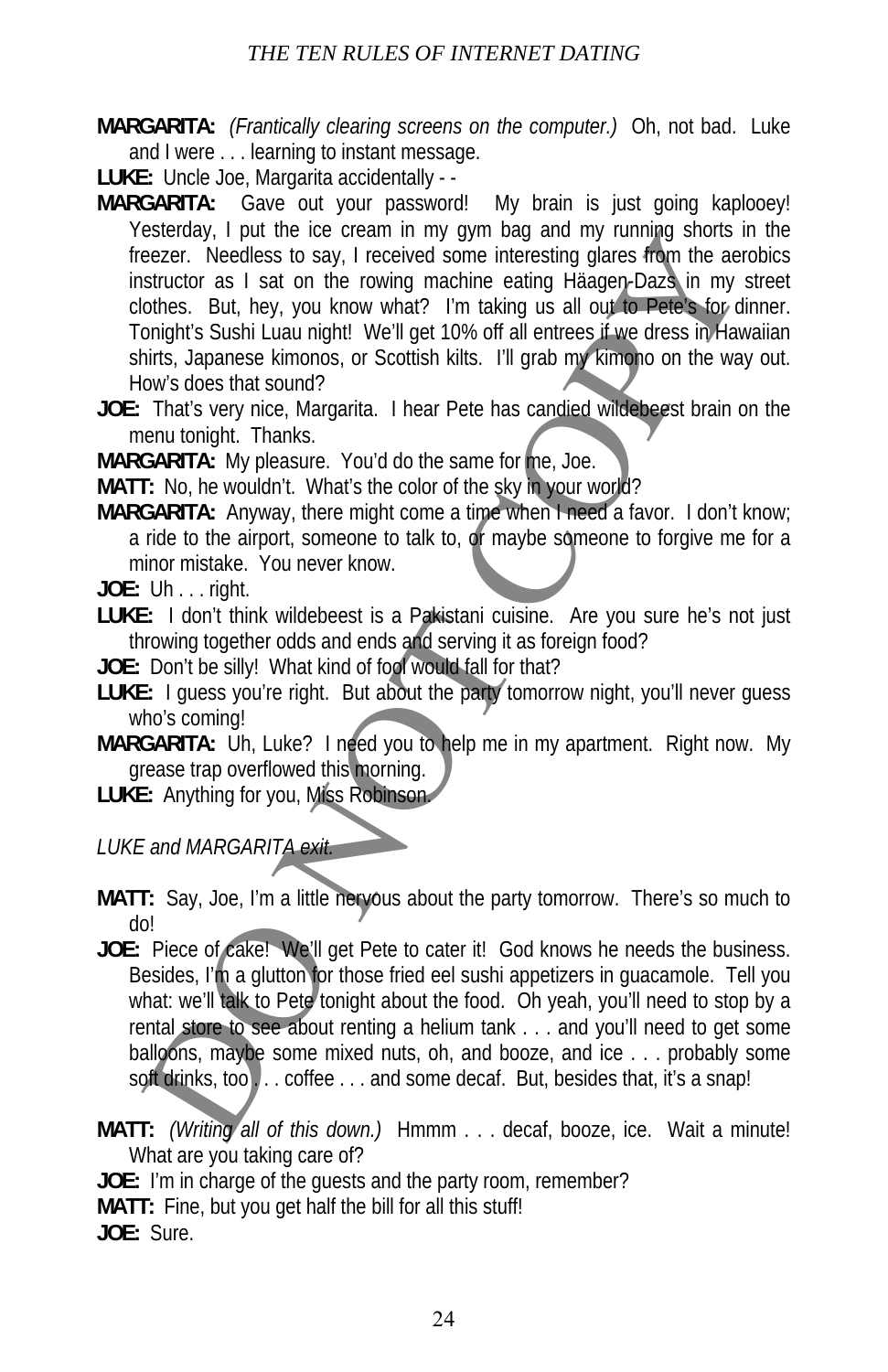## *BY BRIAN MITCHELL AND DIMITRI MAKEDONSKY*

**MATT:** How much do you think it'll run?

**JOE:** Probably eighty-five or ninety bucks.

**MATT:** So you owe me . . . *(MATT searches for the answer.)*

**JOE:** Is sixteen the number you're searching for, Rainman?

**MATT:** Is it?

**JOE:** I think it is. I'll pay you tomorrow, all right?

**MATT:** Okay. Just don't forget. I still remember how you always tried to take advantage of my deficiencies in math as a kid. I'm sure I lost a fortune to you over the years.

**JOE:** You did. How else could I afford to live like this?

**MATT:** Okay, maybe not a fortune. But you were a sneaky little kid!

**JOE:** Well, I'm an adult now.

**MATT:** I guess. Do you think Luke would be willing to help out? I mean, as a coat checker, server, something?

**JOE:** Sure, he'll have a ball!

*LUKE and MARGARITA enter.*

**MARGARITA:** Uh . . . why yes, Luke, I have seen the movie, "The Graduate." And no, you don't remind me of Dustin Hoffman.

**LUKE:** Helping you clean your grease trap . . . I felt we really connected in there, Margarita.

**MATT:** That's Miss Robinson to you, son! Say Luke, I need you to help me run a few errands for the party tomorrow. *(To JOE.)* Luke and I will meet you at Pete's in a couple of hours.

*MATT and LUKE exit. The cell phone rings. JOE answers.*

**JOE:** *(Into cell phone, as HE reaches for his notes.)* This is Joe. . . Hello, Elaine. . . . Karen, I mean. Sorry, your voice sounds like my sister's. . . . When did I say I didn't have a sister? . . . Are you sure, because I didn't write that down. . . . Why wouldn't I write that down?  $\sqrt[n]{t}$  it's important information. . . . Well, I do. We just don't get along. Her name is Elaine. . . . No. My mother's name is Wilma. . . . I told you my mother's name was Elaine? *(JOE frantically updates the notes as he speaks.)* . . . Yes, well, I meant Karen. *(Erasing. Then correcting on his notes.)*  That is, you are Karen, and my sister's name is Susan. Wilma is my birth mother's name, and Elaine is my adopted mother's name. It's very simple, really. ... Will you see me at the party tomorrow night? Gee, I'm sorry, but it's been ... What? No, I wasn't going to say it's been cancelled, so don't go on about how I avoid social situations. Okay? . . . No. I was going to say that I'm sorry it's been so long since I've seen you, and that I can't wait to see you there. At the party. Sure. See you then, Karen. Elaine. Susan. Karen, I mean. You know who you are! . . . Bye. I: Suite its. If pay you tomorrow, all right?<br>
I: think it is. If pay you tomorrow, all right?<br>
I: Cokay. Just dont forget. I still remember how you always tried to<br>
the mate of my deficiencies in math as a kid. I'm sure i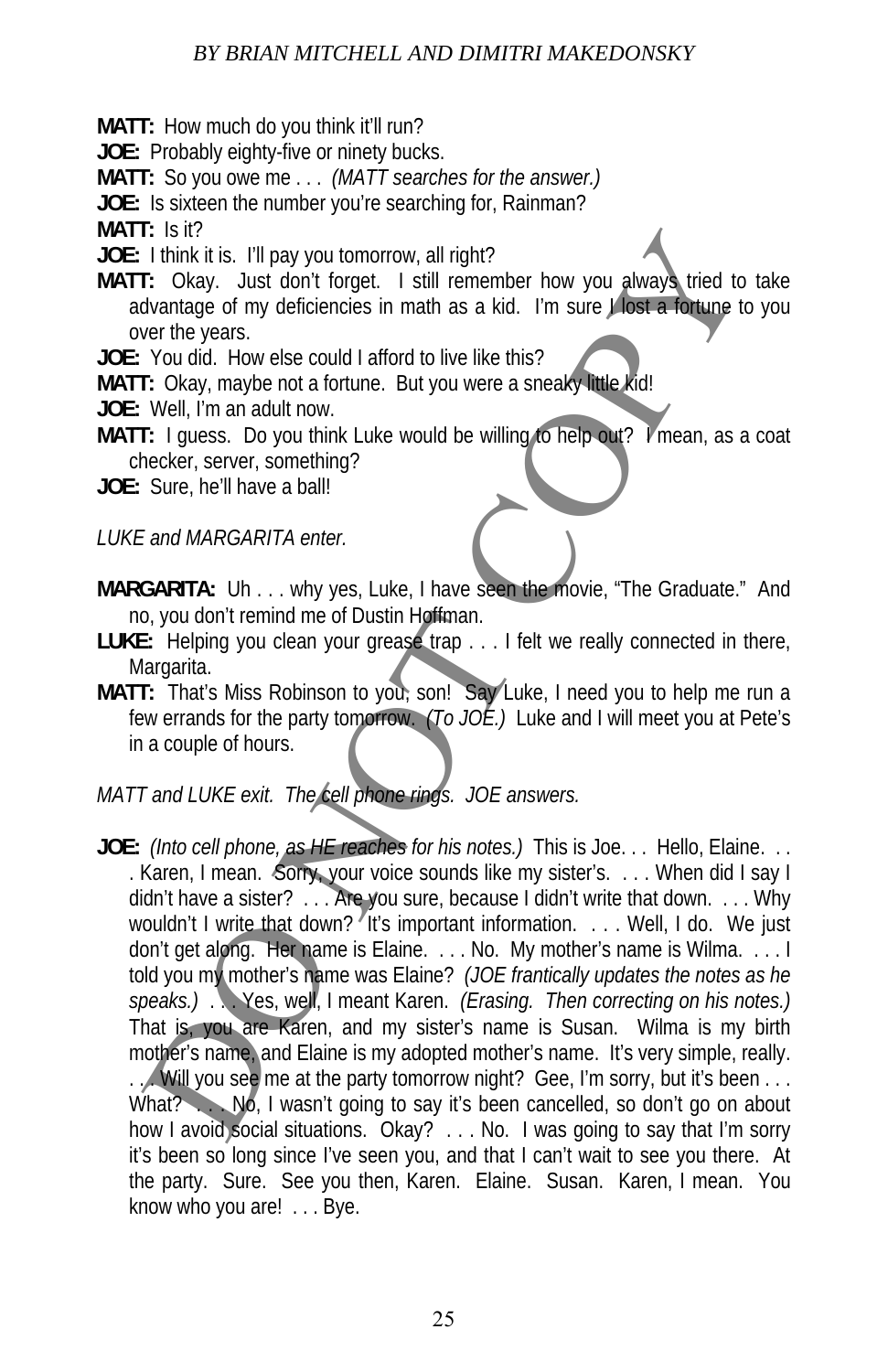- **MARGARITA:** Very smooth, Joe. She can't suspect anything when you flow through conversations like that, right? Joe, can I ask you something completely off-topic?
- **JOE:** What is it?
- **MARGARITA:** Well, he's a very nice young man, but, about your nephew, Luke . . . Well . . .

**JOE:** Yeah?

**MARGARITA:** How do I say this? He's quite the, um . . . smooth talker.

**JOE:** What are you trying to say?

**MARGARITA:** Well, he hit on me!

- **JOE:** He what? I think you're exaggerating a bit.
- **MARGARITA:** No, Joe, he actually made a pass at me! I mean, here I was plunging away at my grease trap, and well, he . . .

**JOE:** He?

- **MARGARITA:** He said that my hair had an indescribable shimmer and that fate had brought us together.
- **JOE:** Well, that doesn't surprise me. He just takes after his old Uncle Joe, that's all.
- **MARGARITA:** Well, it sort of gives me the creeps! I mean he's a personable young man and all, it's just that, well . . . Don't get me wrong; I've always wanted to have a child someday . . . just . . . not as a boyfriend.
- **JOE:** Oh, Margarita, he just has a crush on you. It's only natural. Who wouldn't be attracted to you? I mean, you're very attractive, you're fun to be with, and you have a terrific personality. Honestly, you're quite a catch!

**MARGARITA:** No one's thrown their line out yet. You think I'm attractive?

- **JOE:** Sure. Look, he's a 12-year-old boy. His hormones are raging and he's a bit confused. It'll pass.
- **MARGARITA:** Well, I think he needs some advice in that department. Maybe you can tell Matt to have the . . . you know . . . "talk" with Luke. I'm sure that there're a lot of unanswered questions floating around in his head.
- **JOE:** You want Matt to talk to him? Don't be ridiculous! What that boy needs is some good advice in the "manly arts," and who better than his Uncle Joe to set him on the right path? SHANTA: well, nes a very like going man, but, about your nephew, Luke<br>
Yeah?<br>
Yeah?<br>
Yeah?<br>
What are you trying to say?<br>
What are you trying to say?<br>
What are you trying to say?<br>
What are you trying to say?<br>
What are you t
- **MARGARITA:** Now that you mention it, maybe Luke's better off learning this stuff on the internet.

*JOE sits down at the computer and begins to read email.*

- **JOE:** Holy cannolis, Margarita! Brigitte Adams just sent me an email saying that she's counting the hours until tomorrow night's party? I didn't invite her, did I? What on earth have you and Luke been up to here? I mean . . .
- **MARGARITA:** Well . . . yes, about that . . . umm . . . Well, you see, Luke was on the computer when you and Matt were out, and he somehow twisted my arm and got me to tell him the sign-in name for . . . for your instant messaging friends. He's a sneaky one, that kid! Anyway, I tried to get him to sign off, and well we, he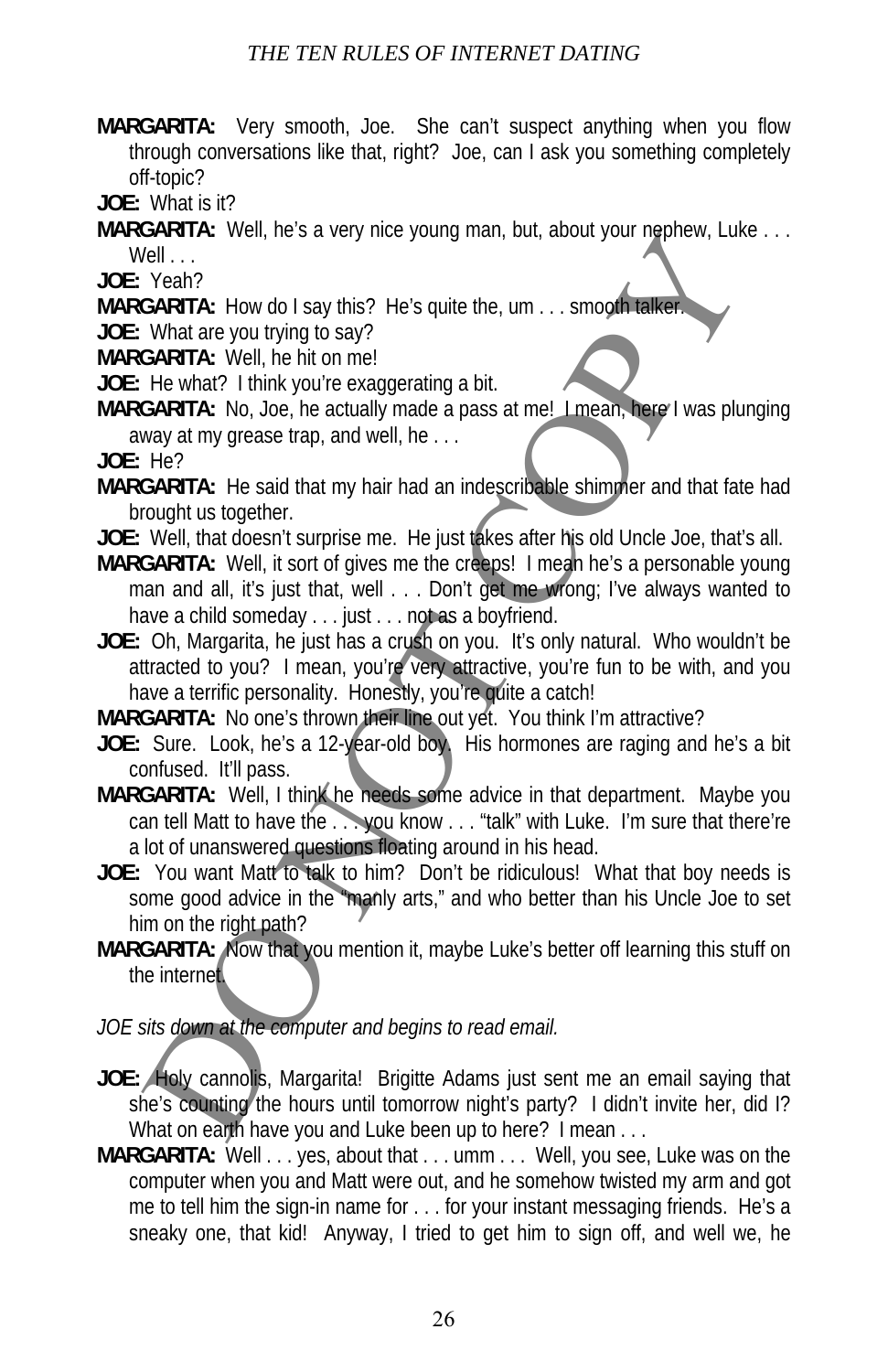started-up a conversation with one of his teachers at Briarcliff, and . . . things just sort of mushroomed from there.

**JOE:** Mushroom cloud is more like it! My own personal little Hiroshima! This is a disaster! I don't want her here! She's nice and everything, but I already invited Susan.

**MARGARITA:** Susan?

**JOE:** You know, Susan from the Star Wars chat room.

**MARGARITA:** Ah yes, Princess Leia. Ol' hairy earmuffs.

- **JOE:** Well, this puts me in sort of a pickle! Two women at the same party. Hmmm . . . Well, it's too late now. I can't uninvited her. I'll just have to make the best of it, I guess. What the heck! I'm up for the challenge! I have been known to be pretty smooth with the ladies. This shouldn't be too bad. I'm sure I can keep them both at bay during the party. I'll just have to uhh . . . "use the force," if you know what I mean. I mean, how bad can it be, right? It can't be as bad as rubbing up against a hallucinogenic frog in the depths of the jungle and watching as the forest melts around me, right? Especially since I was already woozy from the malaria and couldn't tell for a little while what had happened. usan:<br>
Well, this yes, Princess Leia. Ol'hairy earmulfis.<br>
GARITA: Susan?<br>
You know, Susan from the Star Wars chat room.<br>
Well, this yests me in sort of a pickle! Two women at the same<br>
stest of it, I guess. What the heed!
- **MARGARITA:** I guess it's not all that bad when compared to that. When did that happen?
- **JOE:** That was day thirteen of the worst twenty-three days of my life. By the time I was able to see clearly I found that the swimsuit model I was forcing myself on was a one-eyed leopard with a bad attitude.

**MARGARITA:** Oh my God! What did you do?

**JOE:** I started to run away, but tripped over some vines and sprawled to the ground. I couldn't outrun him, so I outsmarted him. I played dead until he lost interest.

**MARGARITA:** How long did you have to lay there?

- JOE: Twenty-nine hours. He must've been hungry. Or asleep. He eventually wandered off and probably died of boredom. So you see, this little setback isn't a problem. I can swing two women at the same party. I'm freakin' Tarzan, right?
- **MARGARITA:** Well, Tarzan, there's just one slight problem with your plan. You see . . . ummm . . .
- **JOE:** What now?

**MARGARITA: Well.** 

**JOE:** Out with it already!

- **MARGARITA:** Luke and *I* sort of accidentally . . . He, uhhh . . . well, okay, we . . . accidentally invited all of the women in your address book to the party tomorrow night! It was an accident, honest!
- **JOE:** What? This is a nightmare! How on earth? I mean . . . this could ruin me! Are you not aware of Internet Dating Rule number nine? Here, let me pull it up for you! *(He pulls down the screen with the rules on it.)* "Never, ever allow one woman to meet another." I mean, okay, it seems like common sense, I admit. You wouldn't think you'd have to tell someone that, right? Until someone invites them all to a single party! *(He reads again from the screen.)* "This may well lead to disaster!" See? I'm ruined! That's it, I'm dead!